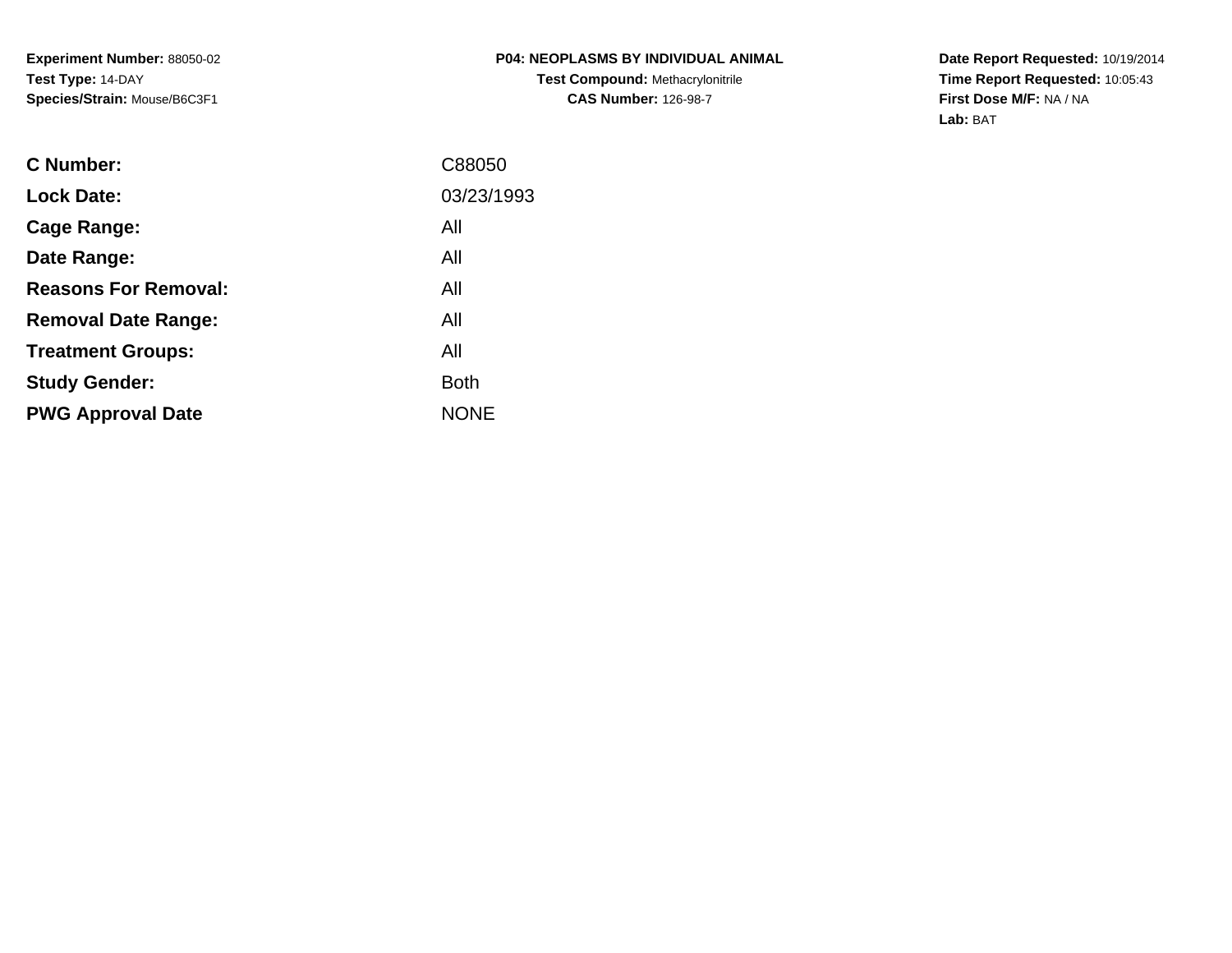#### **P04: NEOPLASMS BY INDIVIDUAL ANIMAL**

**Test Compound:** Methacrylonitrile**CAS Number:** 126-98-7

**Date Report Requested:** 10/19/2014**Time Report Requested:** 10:05:43**First Dose M/F:** NA / NA**Lab:** BAT

| <b>B6C3F1 Mouse Male</b><br>$0$ G/L                | DAY ON TEST      | $\boldsymbol{\theta}$<br>0<br>$\boldsymbol{l}$<br>5        | 0<br>$\boldsymbol{\theta}$<br>$\boldsymbol{l}$<br>5 | 0<br>$\boldsymbol{\theta}$<br>1<br>5      | 0<br>0<br>1<br>5                | 0<br>0<br>1<br>5                |                       |
|----------------------------------------------------|------------------|------------------------------------------------------------|-----------------------------------------------------|-------------------------------------------|---------------------------------|---------------------------------|-----------------------|
|                                                    | <b>ANIMAL ID</b> | $\mathbf 0$<br>$\mathbf 0$<br>$\Omega$<br>$\mathbf 0$<br>1 | 0<br>$\mathbf 0$<br>$\mathbf 0$<br>0<br>2           | $\mathbf 0$<br>$\mathbf 0$<br>0<br>0<br>3 | $\mathbf 0$<br>0<br>0<br>0<br>4 | $\mathbf 0$<br>0<br>0<br>0<br>5 | <i><b>*TOTALS</b></i> |
| <b>Alimentary System</b>                           |                  |                                                            |                                                     |                                           |                                 |                                 |                       |
| Intestine Small, Duodenum                          |                  | $\ddot{}$                                                  | +                                                   | +                                         | +                               | +                               | 5                     |
| Liver                                              |                  | $+$                                                        | $+$                                                 | $+$                                       | $\ddot{}$                       | $\ddot{}$                       | 5                     |
| Stomach, Forestomach                               |                  | $+$                                                        | $+$                                                 | $+$                                       |                                 | $+$ $+$                         | 5                     |
| Stomach, Glandular<br><b>Cardiovascular System</b> |                  | $+$                                                        | $+$                                                 | $+$                                       | $\ddot{}$                       | $\ddot{}$                       | 5                     |
| <b>NONE</b><br><b>Endocrine System</b>             |                  |                                                            |                                                     |                                           |                                 |                                 |                       |
| <b>Adrenal Cortex</b>                              |                  | $\pm$                                                      | ÷.                                                  |                                           |                                 | +                               | 5                     |
| Adrenal Medulla<br><b>General Body System</b>      |                  | $\ddot{}$                                                  | +                                                   | $\ddot{}$                                 | $\ddot{}$                       | +                               | 5                     |
| <b>NONE</b><br><b>Genital System</b>               |                  |                                                            |                                                     |                                           |                                 |                                 |                       |
| <b>NONE</b><br><b>Hematopoietic System</b>         |                  |                                                            |                                                     |                                           |                                 |                                 |                       |
| Spleen                                             |                  | ÷                                                          | +                                                   | $\ddot{}$                                 | ÷                               | ÷                               | 5                     |
| Thymus<br><b>Integumentary System</b>              |                  | ÷                                                          | +                                                   | $\ddot{}$                                 | ÷                               | +                               | 5                     |
| <b>NONE</b>                                        |                  |                                                            |                                                     |                                           |                                 |                                 |                       |

\* ..Total animals with tissue examined microscopically; Total animals with tumor **M** . Missing tissue M ..Missing tissue

+ ..Tissue examined microscopically

I ..Insufficient tissue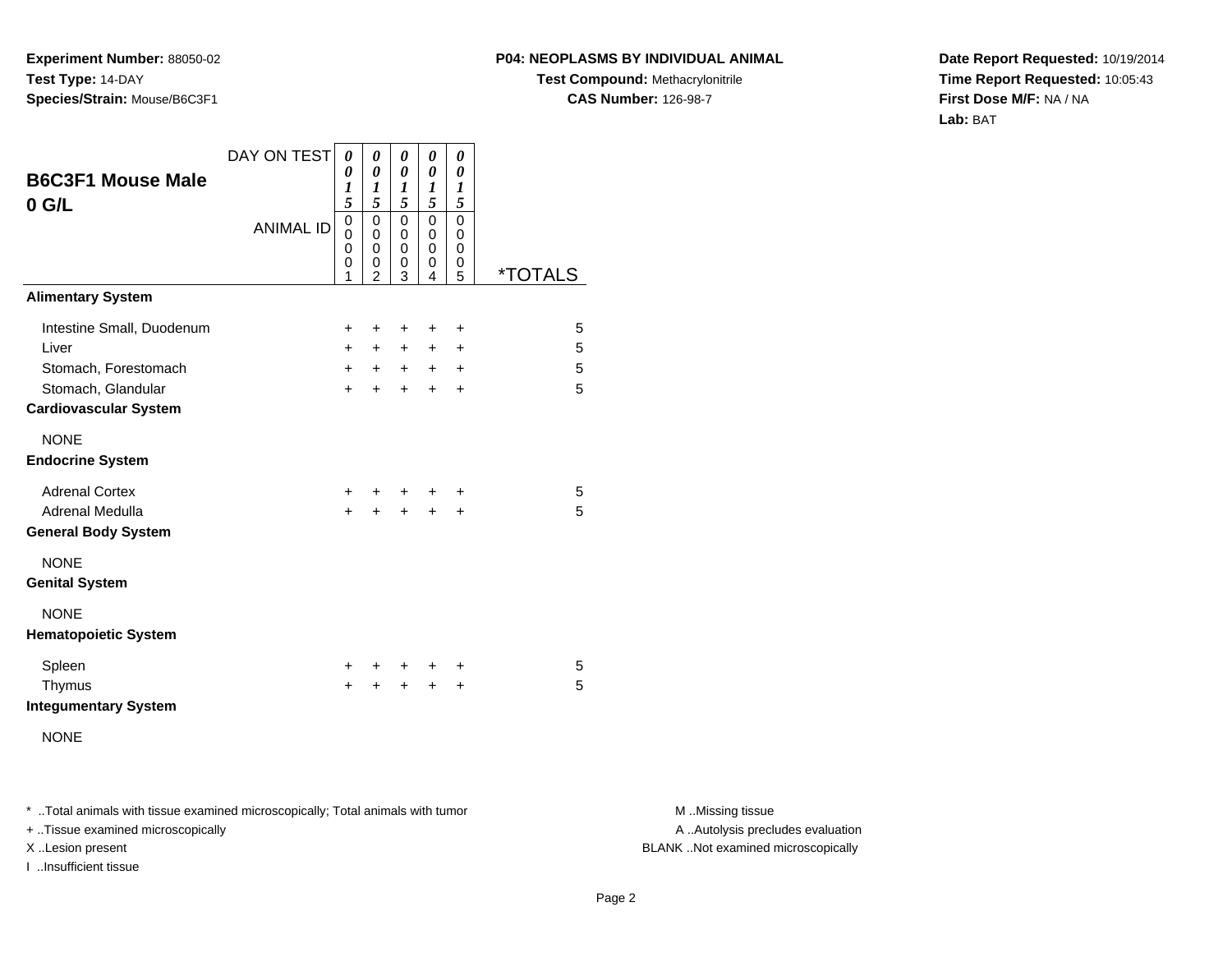## **P04: NEOPLASMS BY INDIVIDUAL ANIMAL**

**Test Compound:** Methacrylonitrile**CAS Number:** 126-98-7

**Date Report Requested:** 10/19/2014**Time Report Requested:** 10:05:43**First Dose M/F:** NA / NA**Lab:** BAT

| <b>B6C3F1 Mouse Male</b><br>$0$ G/L      | DAY ON TEST      | 0<br>0<br>1<br>5                       | 0<br>0<br>1<br>5                                       | 0<br>0<br>$\boldsymbol{l}$<br>5 | 0<br>0<br>1<br>5                              | 0<br>0<br>1<br>5      |                       |
|------------------------------------------|------------------|----------------------------------------|--------------------------------------------------------|---------------------------------|-----------------------------------------------|-----------------------|-----------------------|
|                                          | <b>ANIMAL ID</b> | $\mathbf 0$<br>$\Omega$<br>0<br>0<br>1 | $\mathbf 0$<br>$\mathbf 0$<br>0<br>0<br>$\overline{2}$ | 0<br>0<br>0<br>0<br>3           | 0<br>$\Omega$<br>$\Omega$<br>$\mathbf 0$<br>4 | 0<br>0<br>0<br>0<br>5 | <i><b>*TOTALS</b></i> |
| <b>Musculoskeletal System</b>            |                  |                                        |                                                        |                                 |                                               |                       |                       |
| <b>NONE</b><br><b>Nervous System</b>     |                  |                                        |                                                        |                                 |                                               |                       |                       |
| <b>Brain</b>                             |                  | $\ddot{}$                              |                                                        | ٠                               | ٠                                             | ٠                     | 5                     |
| Peripheral Nerve                         |                  | $+$                                    | $+$                                                    | $+$                             | $+$                                           | $\ddot{}$             | 5                     |
| Spinal Cord<br><b>Respiratory System</b> |                  | $\ddot{}$                              | +                                                      | $\ddot{}$                       | $\ddot{}$                                     | $\ddot{}$             | 5                     |
| Lung<br><b>Special Senses System</b>     |                  | $\ddot{}$                              |                                                        | +                               | +                                             | $\ddot{}$             | 5                     |
| <b>NONE</b><br><b>Urinary System</b>     |                  |                                        |                                                        |                                 |                                               |                       |                       |
| Kidney<br><b>SYSTEMIC LESIONS</b>        |                  | +                                      |                                                        | +                               |                                               | +                     | 5                     |
| Multiple Organ                           |                  | +                                      |                                                        |                                 |                                               | ٠                     | 5                     |

\* ..Total animals with tissue examined microscopically; Total animals with tumor **M** . Missing tissue M ..Missing tissue

+ ..Tissue examined microscopically

I ..Insufficient tissue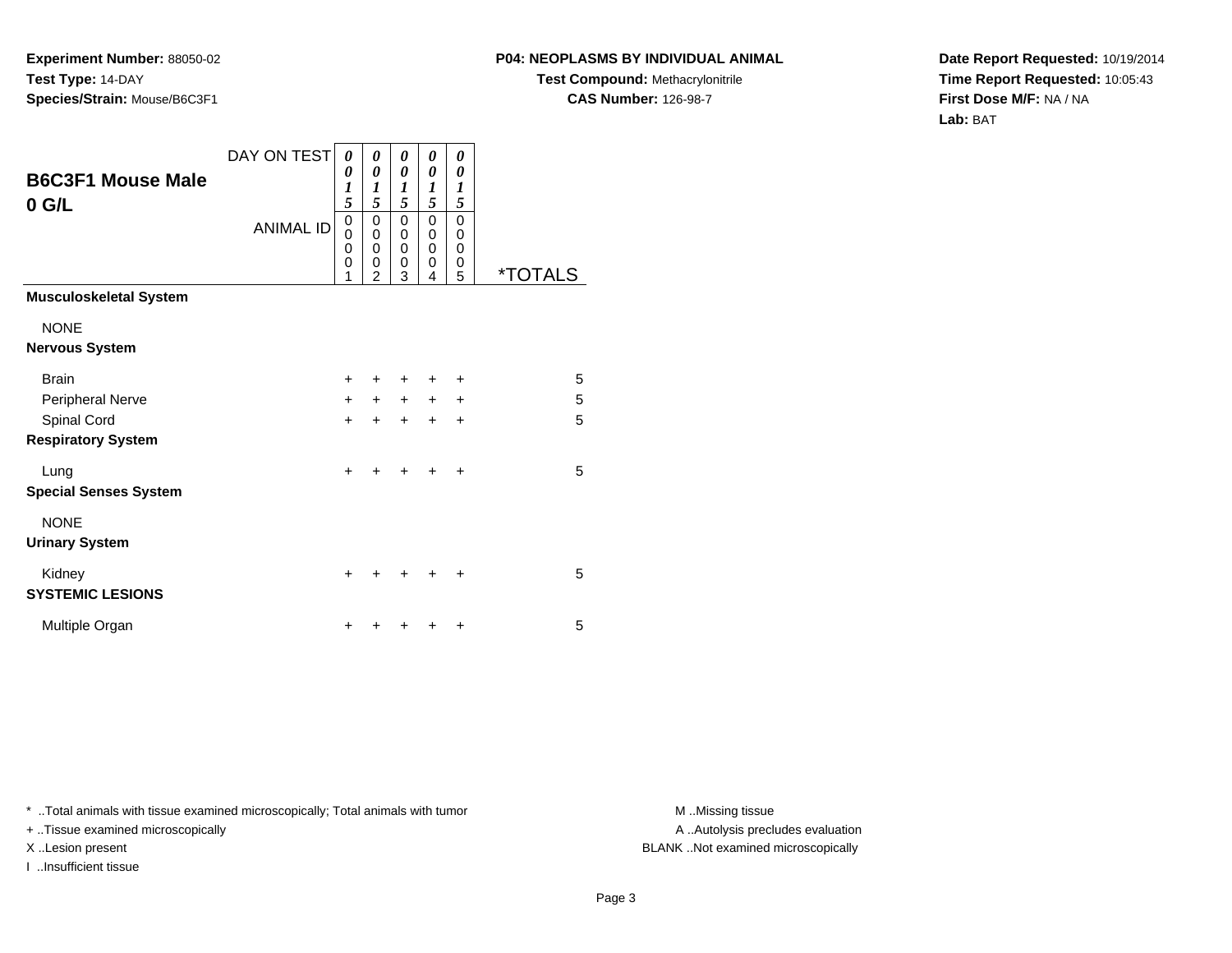#### **P04: NEOPLASMS BY INDIVIDUAL ANIMAL**

**Test Compound:** Methacrylonitrile**CAS Number:** 126-98-7

**Date Report Requested:** 10/19/2014**Time Report Requested:** 10:05:43**First Dose M/F:** NA / NA**Lab:** BAT

| <b>B6C3F1 Mouse Male</b><br>$0.15$ G/L                                                                           | DAY ON TEST<br><b>ANIMAL ID</b> | 0<br>$\boldsymbol{\theta}$<br>1<br>5<br>$\mathbf 0$<br>0<br>0<br>0<br>6 | 0<br>$\boldsymbol{\theta}$<br>1<br>5<br>$\mathbf 0$<br>0<br>0<br>0<br>7 | 0<br>0<br>0<br>7<br>$\mathbf 0$<br>0<br>0<br>0<br>8 | 0<br>0<br>1<br>5<br>$\mathbf 0$<br>0<br>0<br>0<br>9 | 0<br>0<br>1<br>5<br>$\mathbf 0$<br>0<br>0<br>1<br>0 | *TOTALS          |
|------------------------------------------------------------------------------------------------------------------|---------------------------------|-------------------------------------------------------------------------|-------------------------------------------------------------------------|-----------------------------------------------------|-----------------------------------------------------|-----------------------------------------------------|------------------|
| <b>Alimentary System</b>                                                                                         |                                 |                                                                         |                                                                         |                                                     |                                                     |                                                     |                  |
| Intestine Small, Duodenum<br>Liver<br>Stomach, Forestomach<br>Stomach, Glandular<br><b>Cardiovascular System</b> |                                 |                                                                         |                                                                         | ÷<br>$\pm$<br>÷<br>$\ddot{}$                        |                                                     |                                                     | 1<br>1<br>1<br>1 |
| <b>NONE</b><br><b>Endocrine System</b>                                                                           |                                 |                                                                         |                                                                         |                                                     |                                                     |                                                     |                  |
| <b>Adrenal Cortex</b><br>Adrenal Medulla<br><b>General Body System</b>                                           |                                 |                                                                         |                                                                         | +<br>+                                              |                                                     |                                                     | 1<br>1           |
| <b>NONE</b><br><b>Genital System</b>                                                                             |                                 |                                                                         |                                                                         |                                                     |                                                     |                                                     |                  |
| <b>NONE</b><br><b>Hematopoietic System</b>                                                                       |                                 |                                                                         |                                                                         |                                                     |                                                     |                                                     |                  |
| Spleen<br>Thymus<br><b>Integumentary System</b>                                                                  |                                 |                                                                         |                                                                         | +<br>+                                              |                                                     |                                                     | 1<br>1           |

NONE

\* ..Total animals with tissue examined microscopically; Total animals with tumor **M** . Missing tissue M ..Missing tissue

+ ..Tissue examined microscopically

I ..Insufficient tissue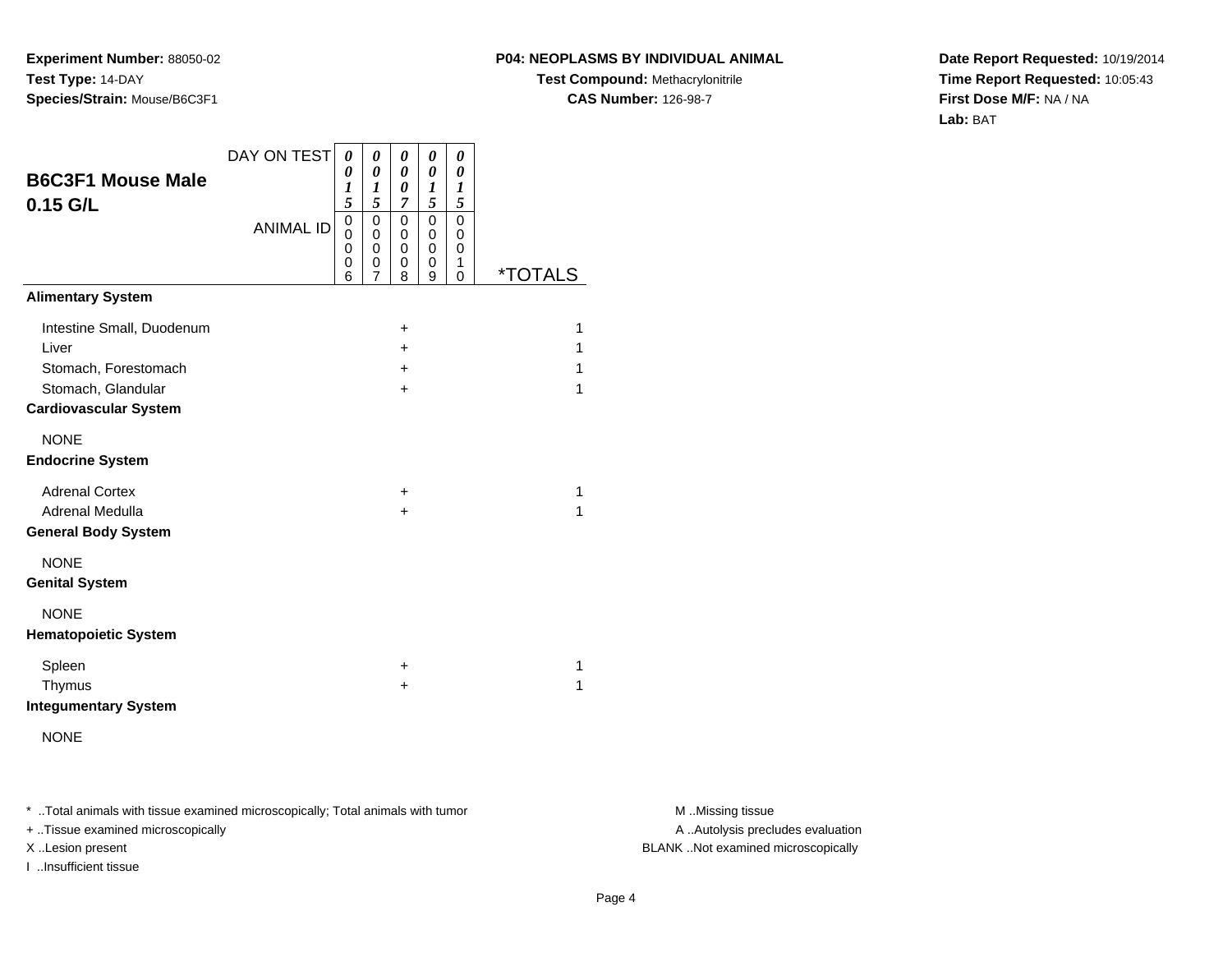#### **P04: NEOPLASMS BY INDIVIDUAL ANIMAL**

**Test Compound:** Methacrylonitrile**CAS Number:** 126-98-7

**Date Report Requested:** 10/19/2014**Time Report Requested:** 10:05:43**First Dose M/F:** NA / NA**Lab:** BAT

| <b>B6C3F1 Mouse Male</b><br>$0.15$ G/L                                       | DAY ON TEST<br><b>ANIMAL ID</b> | 0<br>0<br>1<br>5<br>0<br>0<br>0<br>0<br>6 | 0<br>$\boldsymbol{\theta}$<br>$\boldsymbol{l}$<br>5<br>0<br>0<br>$\mathbf 0$<br>0<br>$\overline{7}$ | 0<br>$\boldsymbol{\theta}$<br>0<br>7<br>0<br>0<br>0<br>0<br>8 | 0<br>$\theta$<br>1<br>5<br>$\mathbf 0$<br>0<br>0<br>0<br>9 | 0<br>0<br>$\boldsymbol{l}$<br>5<br>$\mathbf 0$<br>0<br>$\mathbf 0$<br>1<br>0 | <i><b>*TOTALS</b></i> |
|------------------------------------------------------------------------------|---------------------------------|-------------------------------------------|-----------------------------------------------------------------------------------------------------|---------------------------------------------------------------|------------------------------------------------------------|------------------------------------------------------------------------------|-----------------------|
| <b>Musculoskeletal System</b>                                                |                                 |                                           |                                                                                                     |                                                               |                                                            |                                                                              |                       |
| <b>NONE</b><br><b>Nervous System</b>                                         |                                 |                                           |                                                                                                     |                                                               |                                                            |                                                                              |                       |
| <b>Brain</b><br>Peripheral Nerve<br>Spinal Cord<br><b>Respiratory System</b> |                                 |                                           |                                                                                                     | $\ddot{}$<br>$\ddot{}$<br>$\ddot{}$                           |                                                            |                                                                              | 1<br>1<br>1           |
| Lung<br><b>Special Senses System</b>                                         |                                 |                                           |                                                                                                     | $\ddot{}$                                                     |                                                            |                                                                              | 1                     |
| <b>NONE</b><br><b>Urinary System</b>                                         |                                 |                                           |                                                                                                     |                                                               |                                                            |                                                                              |                       |
| Kidney<br><b>SYSTEMIC LESIONS</b>                                            |                                 |                                           |                                                                                                     | $\ddot{}$                                                     |                                                            |                                                                              | 1                     |
| Multiple Organ                                                               |                                 |                                           |                                                                                                     | $\ddot{}$                                                     |                                                            |                                                                              | 1                     |

\* ..Total animals with tissue examined microscopically; Total animals with tumor **M** . Missing tissue M ..Missing tissue

+ ..Tissue examined microscopically

I ..Insufficient tissue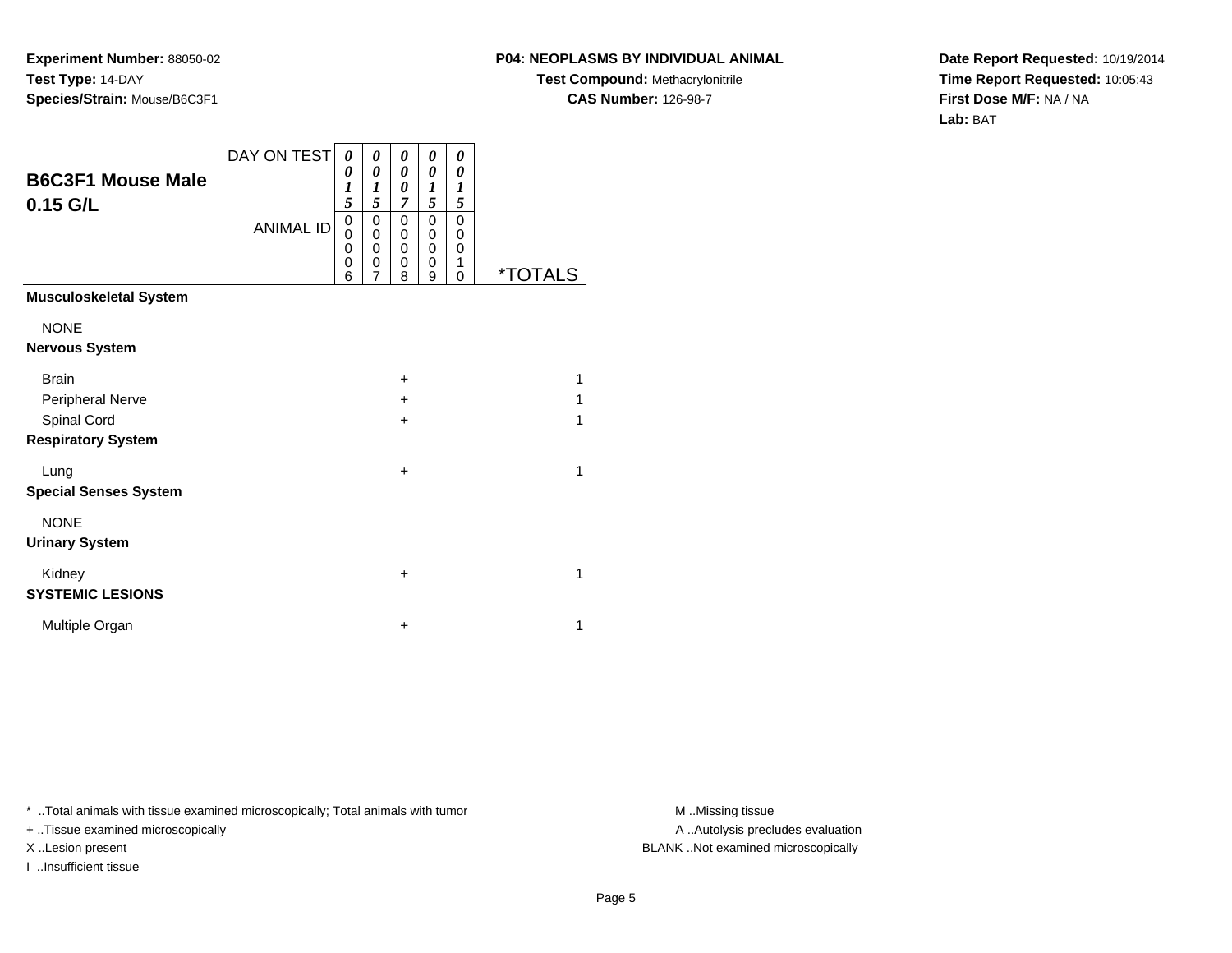**Date Report Requested:** 10/19/2014**Time Report Requested:** 10:05:43**First Dose M/F:** NA / NA**Lab:** BAT

|  |  | DAY ON TEST |
|--|--|-------------|
|--|--|-------------|

# **B6C3F1 Mouse Male0.3 G/L**

| ANIMAL ID |  |
|-----------|--|
|-----------|--|

\*TOTALS

**Alimentary System**

NONE

**Cardiovascular System**

NONE

**Endocrine System**

NONE

**General Body System**

NONE

**Genital System**

NONE

**Hematopoietic System**

NONE

**Integumentary System**

NONE

**Musculoskeletal System**

NONE

**Nervous System**

NONE

\* ..Total animals with tissue examined microscopically; Total animals with tumor **M** ..Missing tissue M ..Missing tissue

+ ..Tissue examined microscopically

I ..Insufficient tissue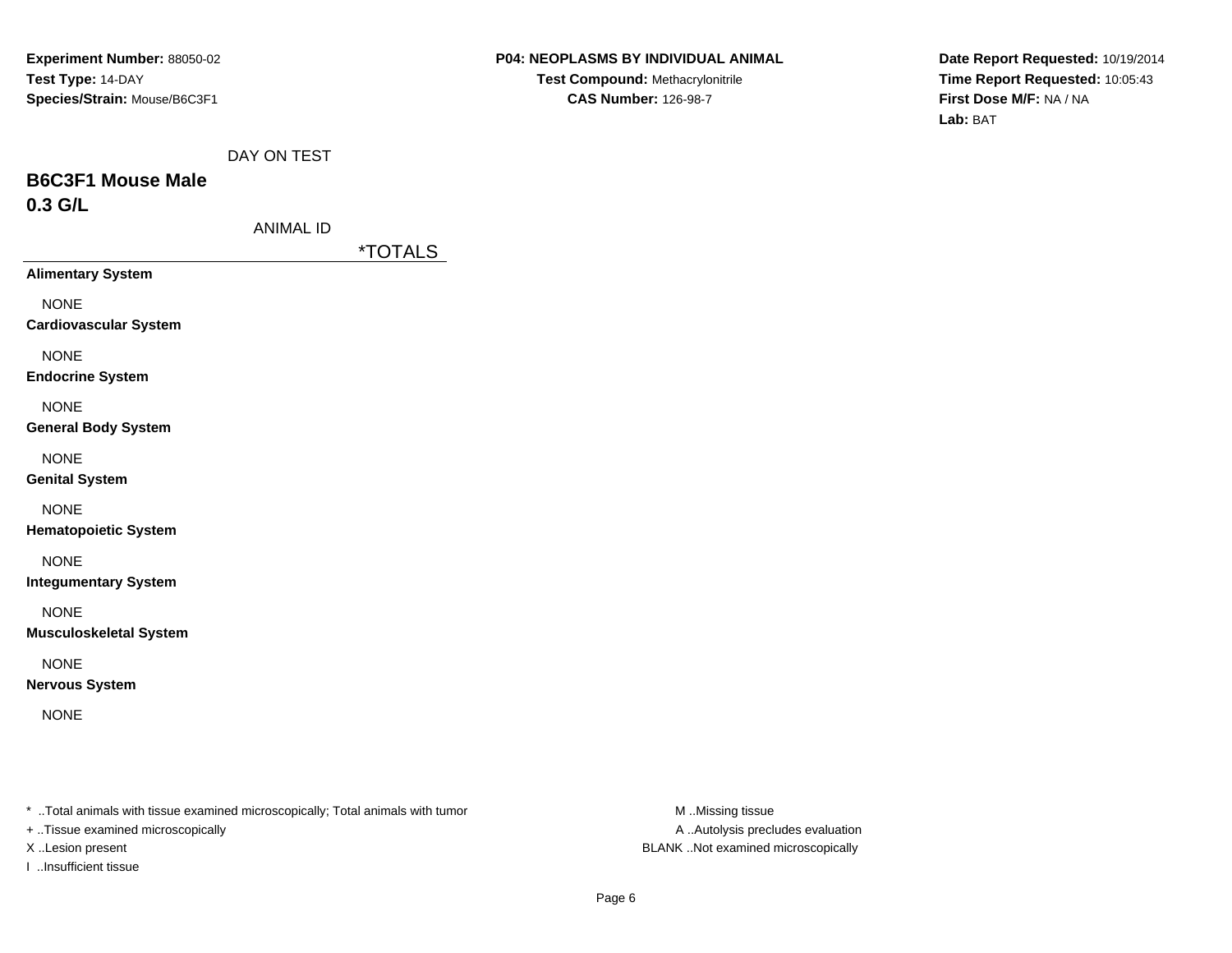**Date Report Requested:** 10/19/2014**Time Report Requested:** 10:05:43**First Dose M/F:** NA / NA**Lab:** BAT

|  | DAY ON TEST |
|--|-------------|
|  |             |

# **B6C3F1 Mouse Male0.3 G/L**

|  | ANIMAL ID |
|--|-----------|
|--|-----------|

\*TOTALS

**Respiratory System**

NONE

**Special Senses System**

NONE

**Urinary System**

## NONE

#### **SYSTEMIC LESIONS**

Multiple Organ

 $\mathbf n$  0

\* ..Total animals with tissue examined microscopically; Total animals with tumor **M** ...Missing tissue M ...Missing tissue

+ ..Tissue examined microscopically

I ..Insufficient tissue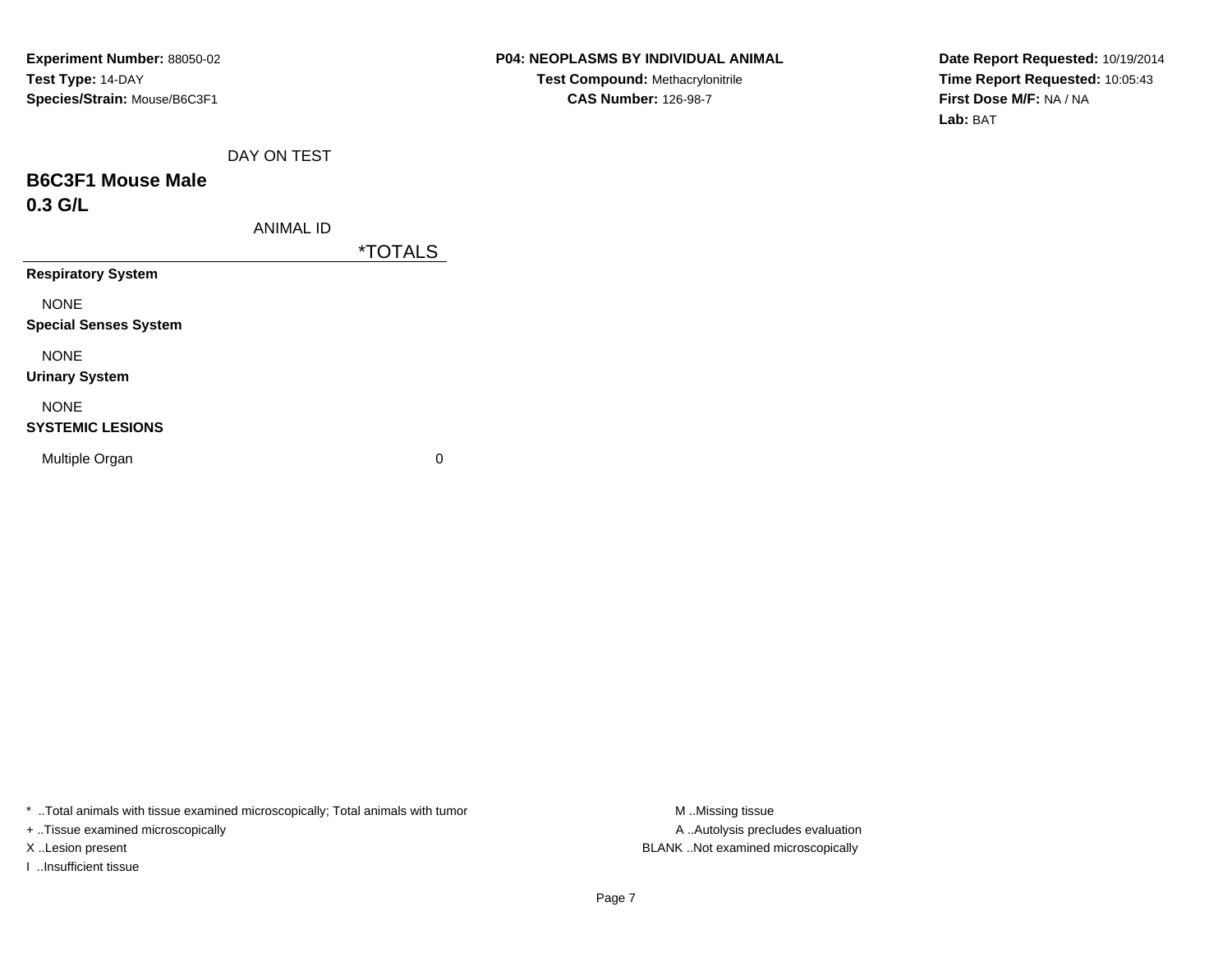**Date Report Requested:** 10/19/2014**Time Report Requested:** 10:05:43**First Dose M/F:** NA / NA**Lab:** BAT

|  |  | DAY ON TEST |
|--|--|-------------|
|--|--|-------------|

# **B6C3F1 Mouse Male0.6 G/L**

| ANIMAL ID |  |
|-----------|--|
|-----------|--|

\*TOTALS

**Alimentary System**

NONE

**Cardiovascular System**

NONE

**Endocrine System**

NONE

**General Body System**

NONE

**Genital System**

NONE

**Hematopoietic System**

NONE

**Integumentary System**

NONE

**Musculoskeletal System**

NONE

**Nervous System**

NONE

\* ..Total animals with tissue examined microscopically; Total animals with tumor **M** ..Missing tissue M ..Missing tissue

+ ..Tissue examined microscopically

I ..Insufficient tissue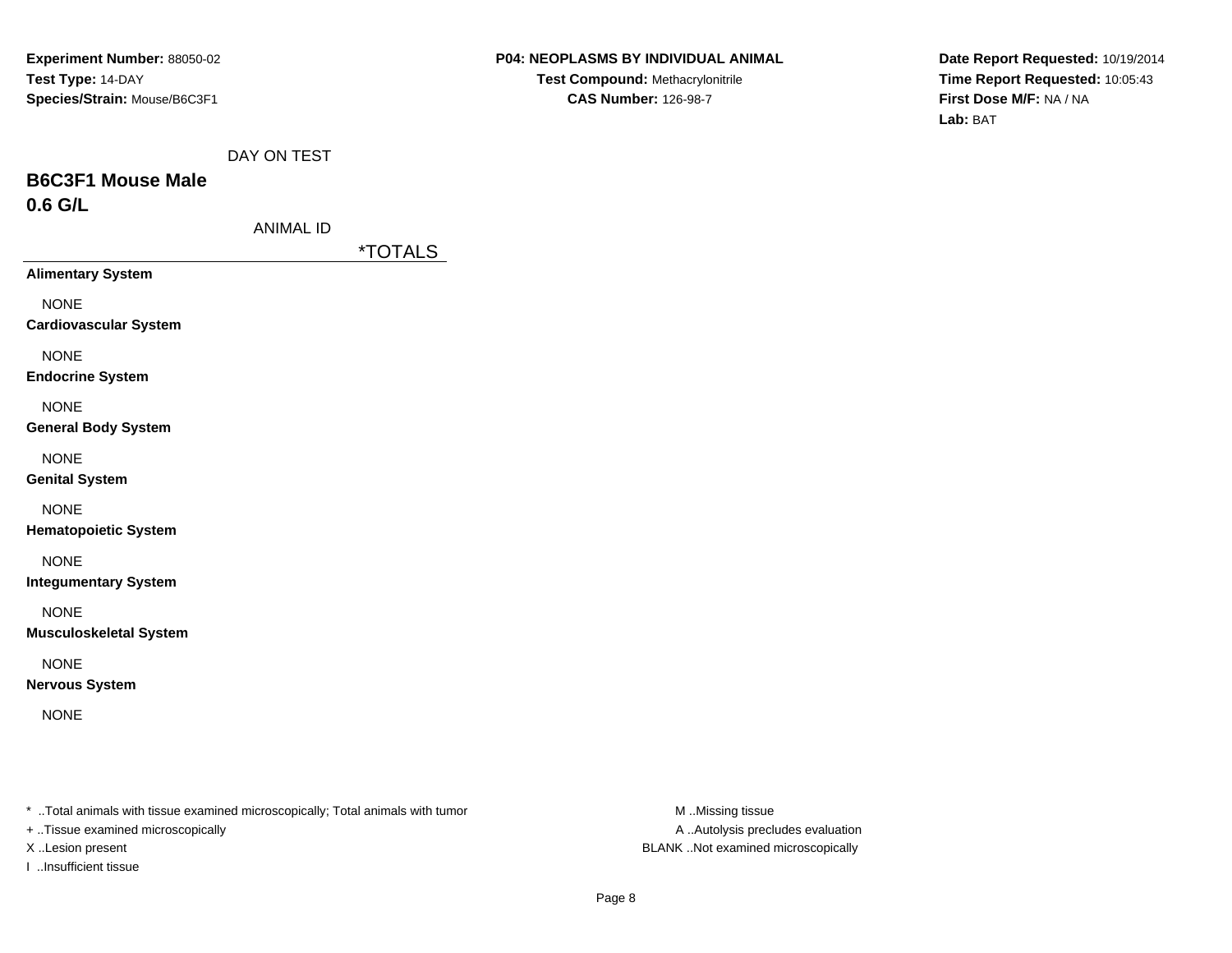**Date Report Requested:** 10/19/2014**Time Report Requested:** 10:05:43**First Dose M/F:** NA / NA**Lab:** BAT

# **B6C3F1 Mouse Male0.6 G/L**

| ANIMAL ID |
|-----------|
|-----------|

\*TOTALS

**Respiratory System**

NONE

**Special Senses System**

NONE

**Urinary System**

## NONE

#### **SYSTEMIC LESIONS**

Multiple Organ

 $\mathbf n$  0

\* ..Total animals with tissue examined microscopically; Total animals with tumor **M** ...Missing tissue M ...Missing tissue

+ ..Tissue examined microscopically

I ..Insufficient tissue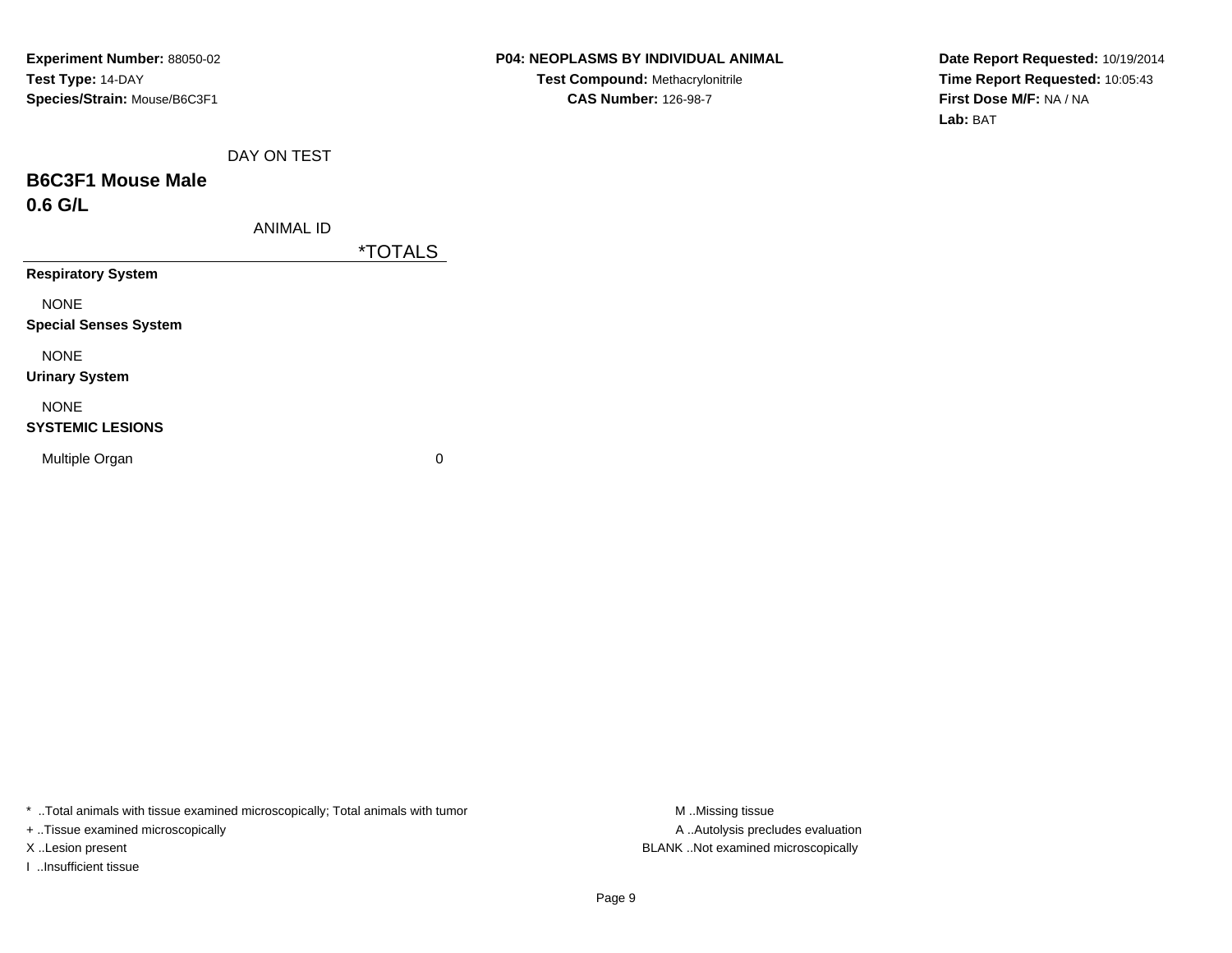#### **P04: NEOPLASMS BY INDIVIDUAL ANIMAL**

**Test Compound:** Methacrylonitrile**CAS Number:** 126-98-7

**Date Report Requested:** 10/19/2014**Time Report Requested:** 10:05:43**First Dose M/F:** NA / NA**Lab:** BAT

| <b>B6C3F1 Mouse Male</b><br>1.2 G/L                                                                              | DAY ON TEST<br><b>ANIMAL ID</b> | 0<br>0<br>1<br>5<br>$\mathbf 0$<br>$\mathbf 0$<br>0<br>$\overline{2}$<br>1 | 0<br>$\boldsymbol{\theta}$<br>$\boldsymbol{l}$<br>5<br>$\mathbf 0$<br>$\mathbf 0$<br>0<br>$\overline{c}$<br>$\overline{2}$ | 0<br>0<br>0<br>4<br>0<br>0<br>0<br>$\overline{\mathbf{c}}$<br>3 | 0<br>0<br>1<br>5<br>$\mathbf 0$<br>0<br>0<br>2<br>4 | 0<br>0<br>$\boldsymbol{l}$<br>5<br>$\mathbf 0$<br>0<br>0<br>$\frac{2}{5}$ | <i><b>*TOTALS</b></i> |
|------------------------------------------------------------------------------------------------------------------|---------------------------------|----------------------------------------------------------------------------|----------------------------------------------------------------------------------------------------------------------------|-----------------------------------------------------------------|-----------------------------------------------------|---------------------------------------------------------------------------|-----------------------|
| <b>Alimentary System</b>                                                                                         |                                 |                                                                            |                                                                                                                            |                                                                 |                                                     |                                                                           |                       |
| Intestine Small, Duodenum<br>Liver<br>Stomach, Forestomach<br>Stomach, Glandular<br><b>Cardiovascular System</b> |                                 |                                                                            |                                                                                                                            | $\ddot{}$<br>$\ddot{}$<br>$\ddot{}$<br>$\ddot{}$                |                                                     |                                                                           | 1<br>1<br>1<br>1      |
| <b>NONE</b><br><b>Endocrine System</b>                                                                           |                                 |                                                                            |                                                                                                                            |                                                                 |                                                     |                                                                           |                       |
| <b>Adrenal Cortex</b><br>Adrenal Medulla<br><b>General Body System</b>                                           |                                 |                                                                            |                                                                                                                            | $\ddot{}$<br>$\ddot{}$                                          |                                                     |                                                                           | 1<br>1                |
| <b>NONE</b><br><b>Genital System</b>                                                                             |                                 |                                                                            |                                                                                                                            |                                                                 |                                                     |                                                                           |                       |
| <b>NONE</b><br><b>Hematopoietic System</b>                                                                       |                                 |                                                                            |                                                                                                                            |                                                                 |                                                     |                                                                           |                       |
| Spleen<br>Thymus<br><b>Integumentary System</b>                                                                  |                                 |                                                                            |                                                                                                                            | $\ddot{}$<br>+                                                  |                                                     |                                                                           | 1<br>1                |

NONE

\* ..Total animals with tissue examined microscopically; Total animals with tumor **M** . Missing tissue M ..Missing tissue

+ ..Tissue examined microscopically

I ..Insufficient tissue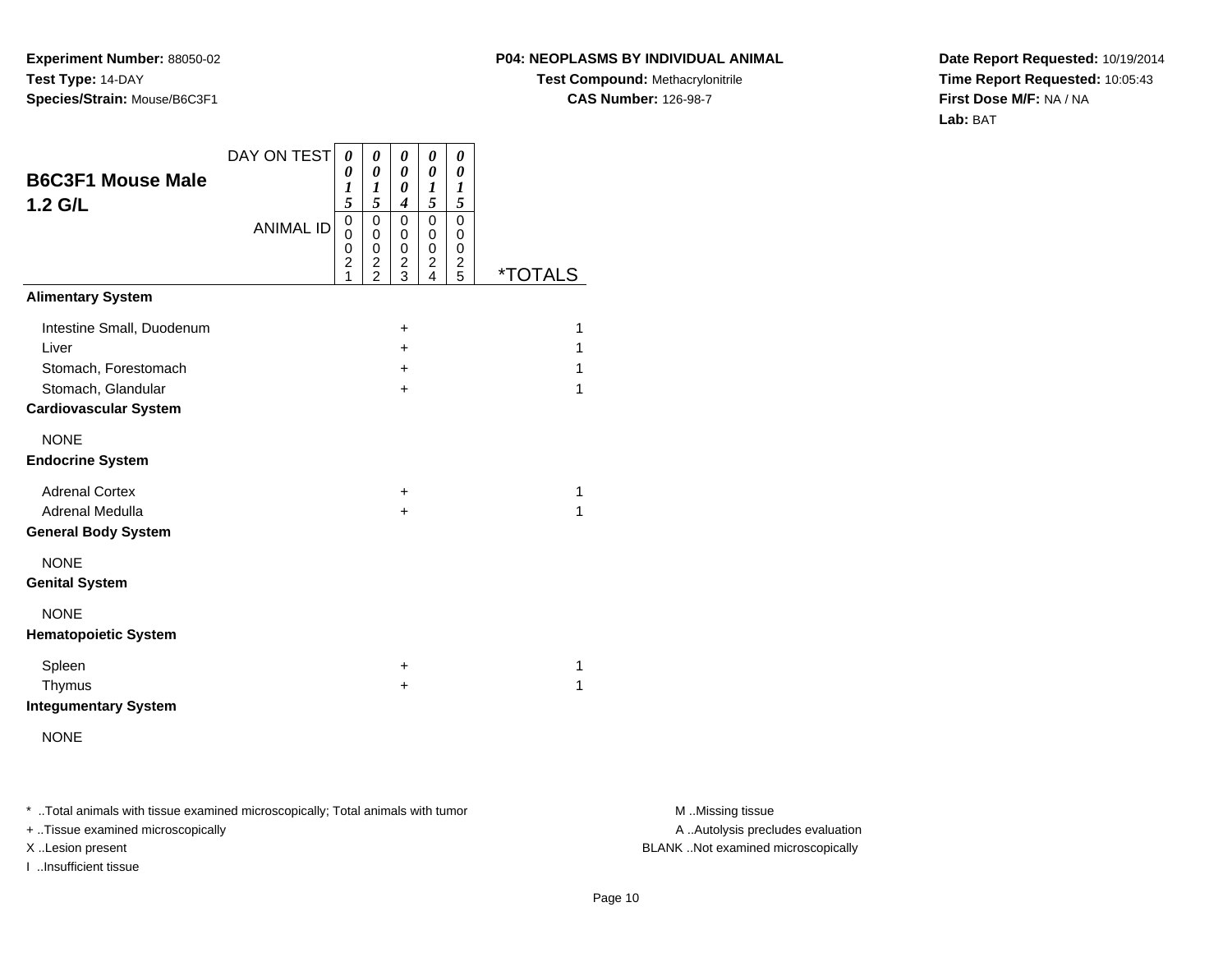#### **P04: NEOPLASMS BY INDIVIDUAL ANIMAL**

**Test Compound:** Methacrylonitrile**CAS Number:** 126-98-7

**Date Report Requested:** 10/19/2014**Time Report Requested:** 10:05:43**First Dose M/F:** NA / NA**Lab:** BAT

| <b>B6C3F1 Mouse Male</b><br>1.2 G/L             | DAY ON TEST<br><b>ANIMAL ID</b> | 0<br>0<br>1<br>5<br>0<br>0<br>0<br>$\overline{c}$<br>1 | 0<br>0<br>1<br>5<br>0<br>0<br>0<br>$\overline{\mathbf{c}}$<br>$\overline{2}$ | 0<br>0<br>0<br>$\boldsymbol{4}$<br>0<br>$\mathbf 0$<br>0<br>$\frac{2}{3}$ | 0<br>$\boldsymbol{\theta}$<br>1<br>5<br>0<br>0<br>0<br>$\overline{\mathbf{c}}$<br>4 | 0<br>0<br>$\boldsymbol{l}$<br>5<br>0<br>0<br>0<br>$\overline{\mathbf{c}}$<br>5 | <i><b>*TOTALS</b></i> |
|-------------------------------------------------|---------------------------------|--------------------------------------------------------|------------------------------------------------------------------------------|---------------------------------------------------------------------------|-------------------------------------------------------------------------------------|--------------------------------------------------------------------------------|-----------------------|
| <b>Musculoskeletal System</b>                   |                                 |                                                        |                                                                              |                                                                           |                                                                                     |                                                                                |                       |
| <b>NONE</b><br><b>Nervous System</b>            |                                 |                                                        |                                                                              |                                                                           |                                                                                     |                                                                                |                       |
| <b>Brain</b><br>Peripheral Nerve<br>Spinal Cord |                                 |                                                        |                                                                              | $\ddot{}$<br>$\ddot{}$<br>$\ddot{}$                                       |                                                                                     |                                                                                | 1<br>1<br>1           |
| <b>Respiratory System</b>                       |                                 |                                                        |                                                                              |                                                                           |                                                                                     |                                                                                |                       |
| Lung<br><b>Special Senses System</b>            |                                 |                                                        |                                                                              | $\ddot{}$                                                                 |                                                                                     |                                                                                | 1                     |
| <b>NONE</b><br><b>Urinary System</b>            |                                 |                                                        |                                                                              |                                                                           |                                                                                     |                                                                                |                       |
| Kidney<br><b>SYSTEMIC LESIONS</b>               |                                 |                                                        |                                                                              | $\ddot{}$                                                                 |                                                                                     |                                                                                | 1                     |
| Multiple Organ                                  |                                 |                                                        |                                                                              | $\ddot{}$                                                                 |                                                                                     |                                                                                | 1                     |

\* ..Total animals with tissue examined microscopically; Total animals with tumor **M** . Missing tissue M ..Missing tissue

+ ..Tissue examined microscopically

I ..Insufficient tissue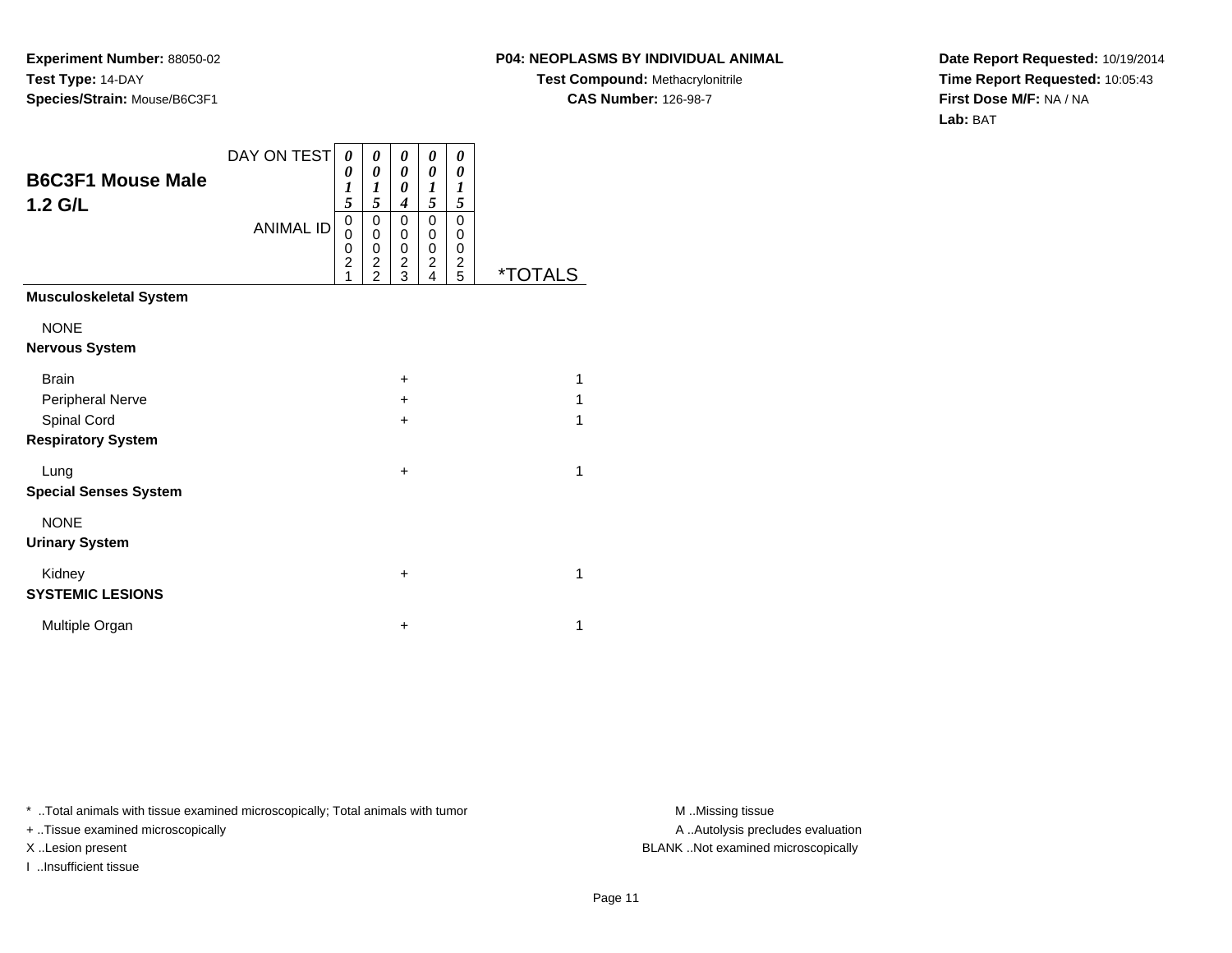#### **P04: NEOPLASMS BY INDIVIDUAL ANIMAL**

**Test Compound:** Methacrylonitrile**CAS Number:** 126-98-7

**Date Report Requested:** 10/19/2014**Time Report Requested:** 10:05:43**First Dose M/F:** NA / NA**Lab:** BAT

| <b>B6C3F1 Mouse Male</b>     | DAY ON TEST      | 0<br>0                                       | 0<br>$\boldsymbol{\theta}$                                  | 0<br>$\boldsymbol{\theta}$                   | 0<br>0                | 0<br>0                       |                       |
|------------------------------|------------------|----------------------------------------------|-------------------------------------------------------------|----------------------------------------------|-----------------------|------------------------------|-----------------------|
| 2.4 G/L                      |                  | 1<br>5                                       | 1<br>5                                                      | 0<br>$\boldsymbol{2}$                        | 1<br>5                | 1<br>5                       |                       |
|                              | <b>ANIMAL ID</b> | $\mathbf 0$<br>0<br>0<br>$\overline{2}$<br>6 | $\mathbf 0$<br>0<br>0<br>$\boldsymbol{2}$<br>$\overline{7}$ | $\mathbf 0$<br>0<br>0<br>$\overline{c}$<br>8 | 0<br>0<br>0<br>2<br>9 | 0<br>0<br>0<br>3<br>$\Omega$ | <i><b>*TOTALS</b></i> |
| <b>Alimentary System</b>     |                  |                                              |                                                             |                                              |                       |                              |                       |
| Intestine Small, Duodenum    |                  | +                                            | $\ddot{}$                                                   | +                                            | +                     | $\ddot{}$                    | 5                     |
| Liver                        |                  | $+$                                          | $+$                                                         | $+$                                          | $\pm$                 | $\ddot{}$                    | 5                     |
| Stomach, Forestomach         |                  | $+$                                          | $+$                                                         | $+$                                          | $+$                   | $\ddot{}$                    | 5                     |
| Stomach, Glandular           |                  | $+$                                          | ÷                                                           | $+$                                          | $\div$                | $\ddot{}$                    | 5                     |
| <b>Cardiovascular System</b> |                  |                                              |                                                             |                                              |                       |                              |                       |
| <b>NONE</b>                  |                  |                                              |                                                             |                                              |                       |                              |                       |
| <b>Endocrine System</b>      |                  |                                              |                                                             |                                              |                       |                              |                       |
| <b>Adrenal Cortex</b>        |                  | ÷.                                           |                                                             |                                              |                       | ÷                            | 5                     |
| Adrenal Medulla              |                  | $+$                                          | $\ddot{}$                                                   | $\ddot{}$                                    | $\ddot{}$             | $\ddot{}$                    | 5                     |
| <b>General Body System</b>   |                  |                                              |                                                             |                                              |                       |                              |                       |
| <b>NONE</b>                  |                  |                                              |                                                             |                                              |                       |                              |                       |
| <b>Genital System</b>        |                  |                                              |                                                             |                                              |                       |                              |                       |
| <b>NONE</b>                  |                  |                                              |                                                             |                                              |                       |                              |                       |
| <b>Hematopoietic System</b>  |                  |                                              |                                                             |                                              |                       |                              |                       |
| Spleen                       |                  | ÷                                            | +                                                           | $\ddot{}$                                    | ÷                     | +                            | 5                     |
| Thymus                       |                  | $\ddot{}$                                    | +                                                           | +                                            | $\ddot{}$             | $\ddot{}$                    | 5                     |
| <b>Integumentary System</b>  |                  |                                              |                                                             |                                              |                       |                              |                       |
| <b>NONE</b>                  |                  |                                              |                                                             |                                              |                       |                              |                       |

\* ..Total animals with tissue examined microscopically; Total animals with tumor **M** . Missing tissue M ..Missing tissue

+ ..Tissue examined microscopically

I ..Insufficient tissue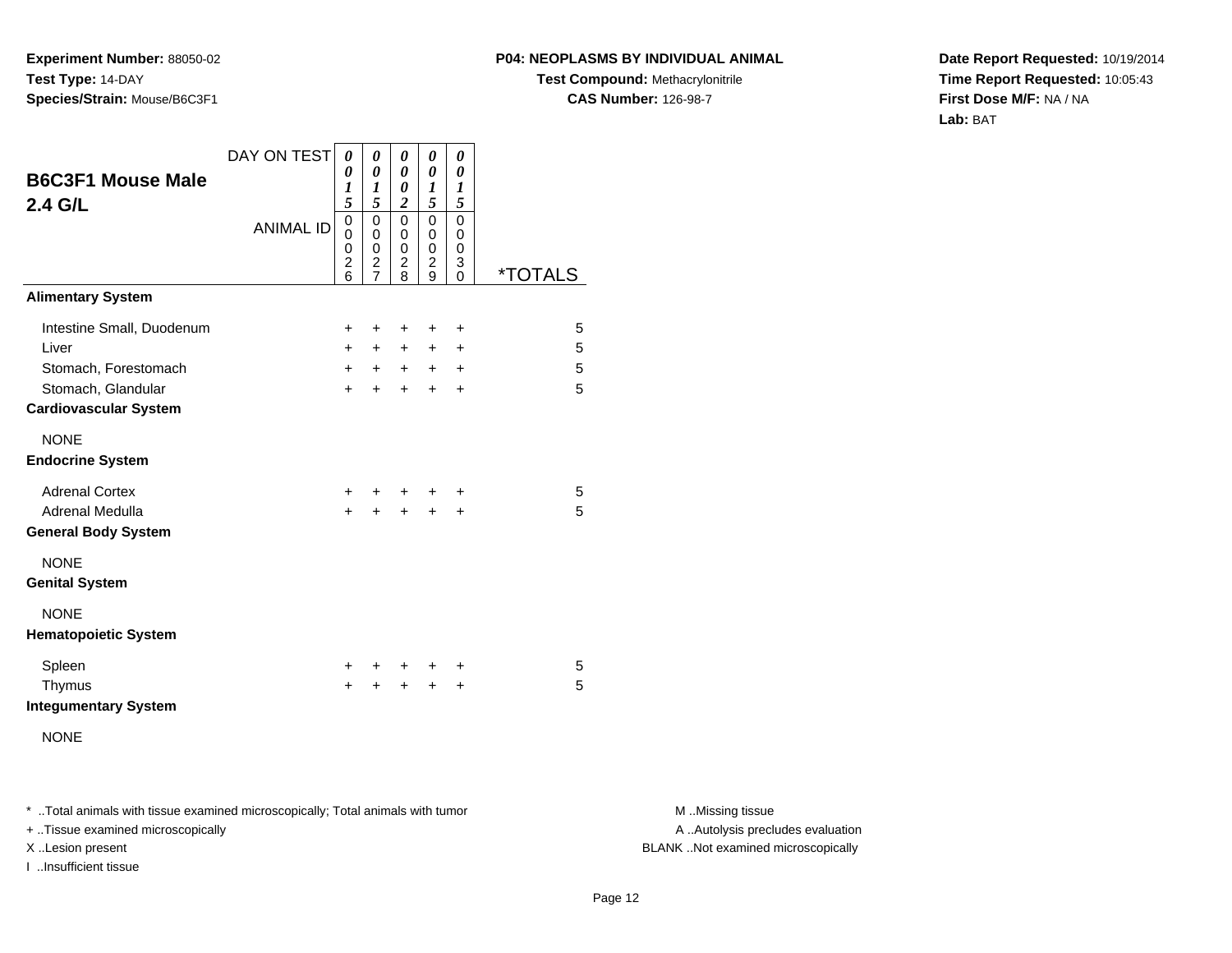### **P04: NEOPLASMS BY INDIVIDUAL ANIMAL**

**Test Compound:** Methacrylonitrile**CAS Number:** 126-98-7

**Date Report Requested:** 10/19/2014**Time Report Requested:** 10:05:43**First Dose M/F:** NA / NA**Lab:** BAT

| <b>B6C3F1 Mouse Male</b><br>2.4 G/L      | DAY ON TEST      | 0<br>0<br>$\boldsymbol{l}$<br>5              | 0<br>0<br>$\boldsymbol{l}$<br>5                                   | 0<br>$\boldsymbol{\theta}$<br>$\boldsymbol{\theta}$<br>$\boldsymbol{2}$ | 0<br>$\boldsymbol{\theta}$<br>$\boldsymbol{l}$<br>5  | 0<br>0<br>$\boldsymbol{l}$<br>5                                   |                              |
|------------------------------------------|------------------|----------------------------------------------|-------------------------------------------------------------------|-------------------------------------------------------------------------|------------------------------------------------------|-------------------------------------------------------------------|------------------------------|
|                                          | <b>ANIMAL ID</b> | $\mathbf 0$<br>0<br>0<br>$\overline{c}$<br>6 | $\mathbf 0$<br>0<br>$\,0\,$<br>$\boldsymbol{2}$<br>$\overline{7}$ | $\mathbf 0$<br>0<br>$\pmb{0}$<br>$\boldsymbol{2}$<br>8                  | $\mathbf 0$<br>0<br>$\pmb{0}$<br>$\overline{2}$<br>9 | $\mathbf 0$<br>0<br>0<br>$\ensuremath{\mathsf{3}}$<br>$\mathbf 0$ | <i><b>*TOTALS</b></i>        |
| <b>Musculoskeletal System</b>            |                  |                                              |                                                                   |                                                                         |                                                      |                                                                   |                              |
| <b>NONE</b><br><b>Nervous System</b>     |                  |                                              |                                                                   |                                                                         |                                                      |                                                                   |                              |
| <b>Brain</b>                             |                  | +                                            | +                                                                 | +                                                                       |                                                      | +                                                                 | 5                            |
| Peripheral Nerve                         |                  | +                                            | $+$                                                               | $+$                                                                     | $+$                                                  | $\ddot{}$                                                         | 5                            |
| Spinal Cord<br><b>Respiratory System</b> |                  | $\ddot{}$                                    | $\ddot{}$                                                         | +                                                                       | $\ddot{}$                                            | $\ddot{}$                                                         | 5                            |
| Lung<br><b>Special Senses System</b>     |                  | $\ddot{}$                                    | +                                                                 | $\ddot{}$                                                               | $\ddot{}$                                            | $\ddot{}$                                                         | 5                            |
| <b>NONE</b><br><b>Urinary System</b>     |                  |                                              |                                                                   |                                                                         |                                                      |                                                                   |                              |
| Kidney<br><b>SYSTEMIC LESIONS</b>        |                  | $\ddot{}$                                    | +                                                                 | ÷                                                                       | $\pm$                                                | $\ddot{}$                                                         | 5                            |
| Multiple Organ                           |                  | +                                            | +                                                                 | +                                                                       | $\ddot{}$                                            | $\ddot{}$                                                         | 5<br>*** END OF MALE DATA*** |

\* ..Total animals with tissue examined microscopically; Total animals with tumor **M** . Missing tissue M ..Missing tissue

+ ..Tissue examined microscopically

I ..Insufficient tissue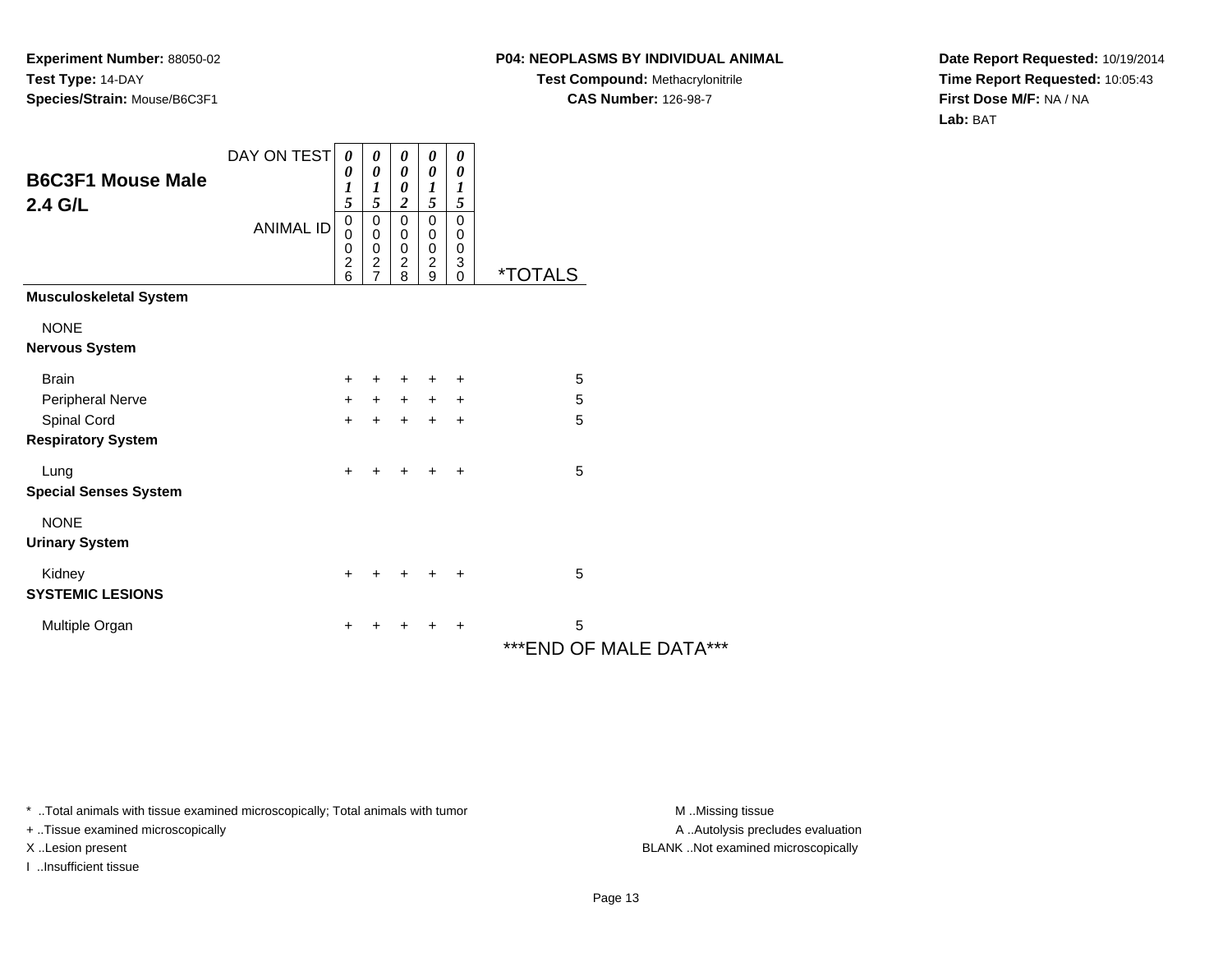#### **P04: NEOPLASMS BY INDIVIDUAL ANIMAL**

**Test Compound:** Methacrylonitrile**CAS Number:** 126-98-7

**Date Report Requested:** 10/19/2014**Time Report Requested:** 10:05:43**First Dose M/F:** NA / NA**Lab:** BAT

| <b>B6C3F1 Mouse Female</b><br>$0$ G/L                                            | DAY ON TEST      | 0<br>0<br>1                                    | 0<br>0<br>1                                                           | 0<br>0<br>1                          | 0<br>0<br>1                                    | 0<br>0<br>1                                      |                       |
|----------------------------------------------------------------------------------|------------------|------------------------------------------------|-----------------------------------------------------------------------|--------------------------------------|------------------------------------------------|--------------------------------------------------|-----------------------|
|                                                                                  | <b>ANIMAL ID</b> | 5<br>$\mathsf 0$<br>$\mathbf 0$<br>0<br>3<br>1 | 5<br>$\mathbf 0$<br>$\mathbf 0$<br>$\mathbf 0$<br>3<br>$\mathfrak{p}$ | 5<br>0<br>0<br>$\mathbf 0$<br>3<br>3 | 5<br>$\mathbf 0$<br>$\mathbf 0$<br>0<br>3<br>4 | 5<br>0<br>$\mathbf 0$<br>$\mathbf 0$<br>3<br>5   | <i><b>*TOTALS</b></i> |
| <b>Alimentary System</b>                                                         |                  |                                                |                                                                       |                                      |                                                |                                                  |                       |
| Intestine Small, Duodenum<br>Liver<br>Stomach, Forestomach<br>Stomach, Glandular |                  | $\pm$<br>$+$<br>$+$<br>$\ddot{}$               | +<br>$+$<br>$+$<br>$+$                                                | ÷<br>$+$<br>$+$<br>$\ddot{}$         | ٠<br>+<br>$+$<br>$\ddot{}$                     | $\ddot{}$<br>$\ddot{}$<br>$\ddot{}$<br>$\ddot{}$ | 5<br>5<br>5<br>5      |
| <b>Cardiovascular System</b>                                                     |                  |                                                |                                                                       |                                      |                                                |                                                  |                       |
| <b>NONE</b><br><b>Endocrine System</b>                                           |                  |                                                |                                                                       |                                      |                                                |                                                  |                       |
| <b>Adrenal Cortex</b><br><b>Adrenal Medulla</b><br><b>General Body System</b>    |                  | $\pm$<br>$\ddot{}$                             | +                                                                     | $\ddot{}$                            | ٠<br>$\ddot{}$                                 | ÷<br>$\ddot{}$                                   | 5<br>5                |
| <b>NONE</b><br><b>Genital System</b>                                             |                  |                                                |                                                                       |                                      |                                                |                                                  |                       |
| <b>NONE</b><br><b>Hematopoietic System</b>                                       |                  |                                                |                                                                       |                                      |                                                |                                                  |                       |
| Spleen<br>Thymus<br><b>Integumentary System</b>                                  |                  | ÷<br>+                                         | ٠                                                                     | ٠                                    | ٠<br>+                                         | +<br>$\ddot{}$                                   | 5<br>5                |
| <b>NONE</b>                                                                      |                  |                                                |                                                                       |                                      |                                                |                                                  |                       |

\* ..Total animals with tissue examined microscopically; Total animals with tumor **M** . Missing tissue M ..Missing tissue

+ ..Tissue examined microscopically

I ..Insufficient tissue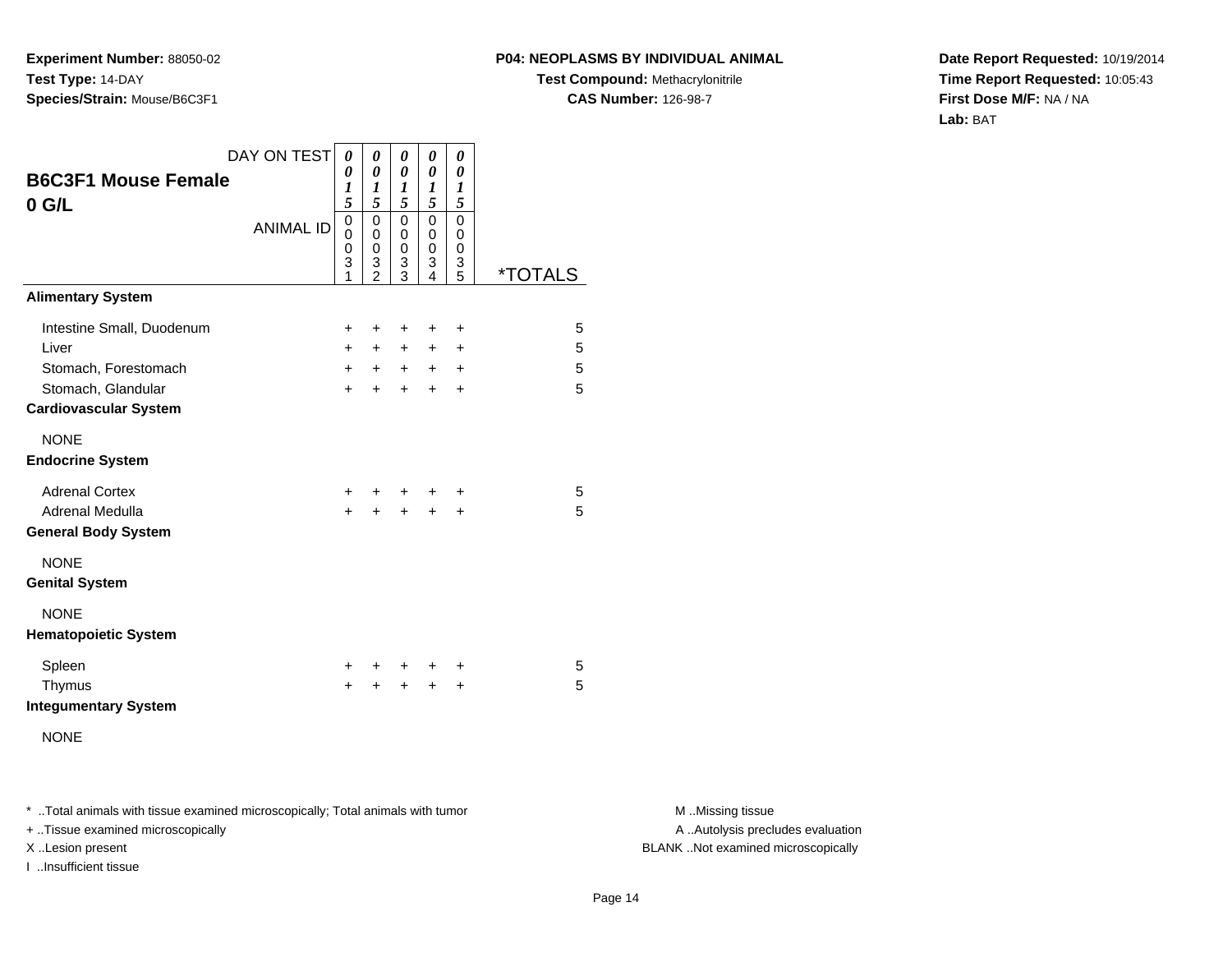## **P04: NEOPLASMS BY INDIVIDUAL ANIMAL**

**Test Compound:** Methacrylonitrile**CAS Number:** 126-98-7

**Date Report Requested:** 10/19/2014**Time Report Requested:** 10:05:43**First Dose M/F:** NA / NA**Lab:** BAT

|                                          | DAY ON TEST      | 0                     | 0                                  | 0                     | 0                                                   | 0                                         |                       |
|------------------------------------------|------------------|-----------------------|------------------------------------|-----------------------|-----------------------------------------------------|-------------------------------------------|-----------------------|
| <b>B6C3F1 Mouse Female</b><br>$0$ G/L    |                  | 0<br>1<br>5           | 0<br>1<br>5                        | 0<br>1<br>5           | 0<br>1<br>5                                         | 0<br>$\boldsymbol{l}$<br>5                |                       |
|                                          | <b>ANIMAL ID</b> | 0<br>0<br>0<br>3<br>1 | 0<br>0<br>0<br>3<br>$\overline{2}$ | 0<br>0<br>0<br>3<br>3 | $\mathbf 0$<br>$\mathbf 0$<br>$\mathbf 0$<br>3<br>4 | $\mathbf 0$<br>0<br>$\mathbf 0$<br>3<br>5 | <i><b>*TOTALS</b></i> |
| <b>Musculoskeletal System</b>            |                  |                       |                                    |                       |                                                     |                                           |                       |
| <b>NONE</b><br><b>Nervous System</b>     |                  |                       |                                    |                       |                                                     |                                           |                       |
| <b>Brain</b>                             |                  | $\ddot{}$             |                                    | +                     | +                                                   | ÷                                         | 5                     |
| Peripheral Nerve                         |                  | $+$                   | $+$                                | $+$                   | $\ddot{}$                                           | $\ddot{}$                                 | 5                     |
| Spinal Cord<br><b>Respiratory System</b> |                  | $+$                   | $\ddot{}$                          | $\ddot{}$             | $\ddot{}$                                           | $\ddot{}$                                 | 5                     |
| Lung<br><b>Special Senses System</b>     |                  | $\ddot{}$             | ÷                                  | $\ddot{}$             | $\div$                                              | м                                         | $\overline{4}$        |
| <b>NONE</b><br><b>Urinary System</b>     |                  |                       |                                    |                       |                                                     |                                           |                       |
| Kidney<br><b>SYSTEMIC LESIONS</b>        |                  | $\ddot{}$             |                                    | +                     | +                                                   | ÷                                         | 5                     |
| Multiple Organ                           |                  | +                     |                                    | ┿                     | +                                                   | ٠                                         | 5                     |

\* ..Total animals with tissue examined microscopically; Total animals with tumor **M** . Missing tissue M ..Missing tissue

+ ..Tissue examined microscopically

I ..Insufficient tissue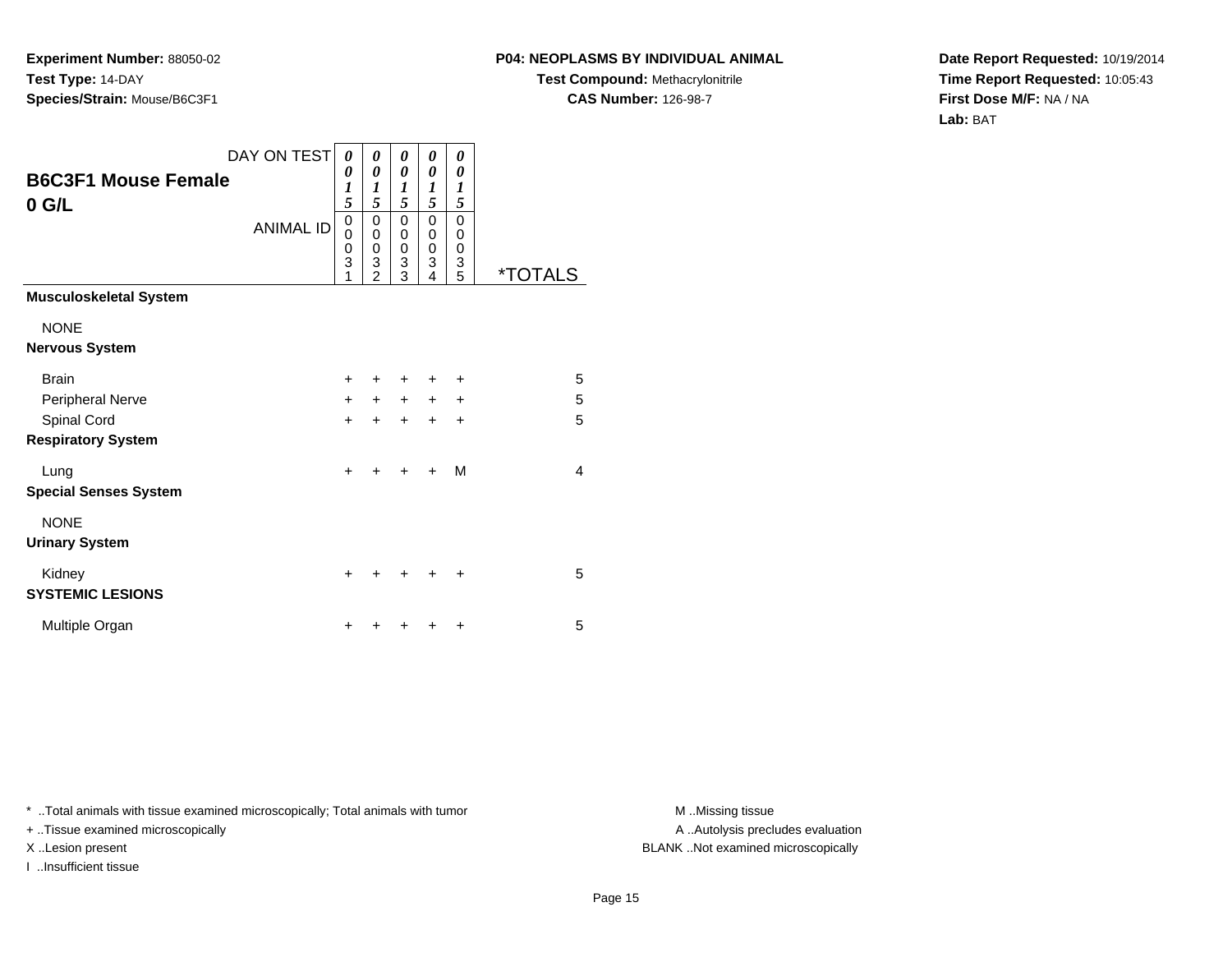**Date Report Requested:** 10/19/2014**Time Report Requested:** 10:05:43**First Dose M/F:** NA / NA**Lab:** BAT

DAY ON TEST

# **B6C3F1 Mouse Female0.15 G/L**

ANIMAL ID

\*TOTALS

**Alimentary System**

NONE

**Cardiovascular System**

NONE

**Endocrine System**

NONE

**General Body System**

NONE

**Genital System**

NONE

**Hematopoietic System**

NONE

**Integumentary System**

NONE

**Musculoskeletal System**

NONE

**Nervous System**

NONE

\* ..Total animals with tissue examined microscopically; Total animals with tumor **M** ..Missing tissue M ..Missing tissue

+ ..Tissue examined microscopically

I ..Insufficient tissue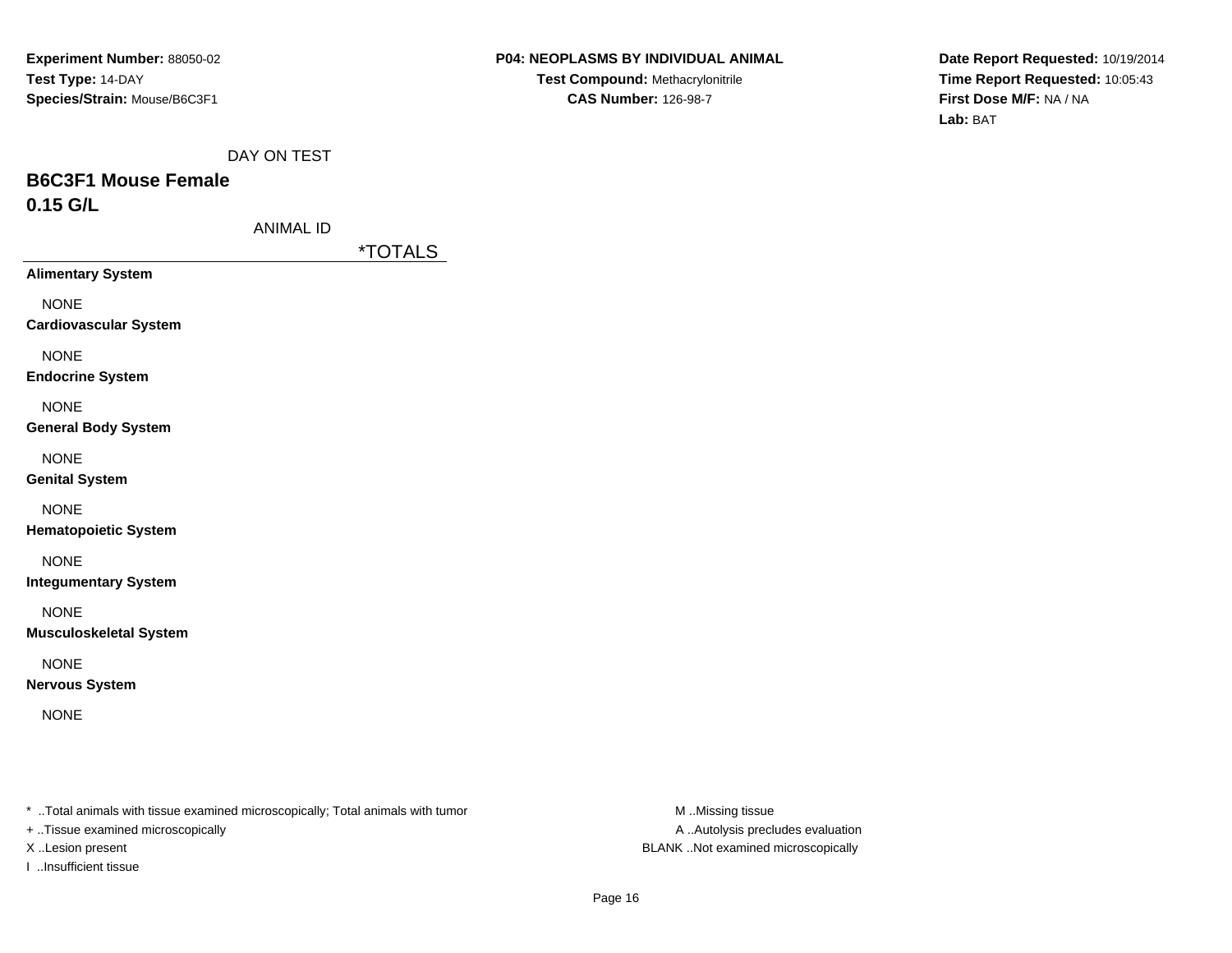**Date Report Requested:** 10/19/2014**Time Report Requested:** 10:05:43**First Dose M/F:** NA / NA**Lab:** BAT

DAY ON TEST

# **B6C3F1 Mouse Female0.15 G/L**

ANIMAL ID

\*TOTALS

**Respiratory System**

NONE

**Special Senses System**

NONE

**Urinary System**

NONE

#### **SYSTEMIC LESIONS**

Multiple Organ

 $\mathbf n$  0

\* ..Total animals with tissue examined microscopically; Total animals with tumor **M** ...Missing tissue M ...Missing tissue

+ ..Tissue examined microscopically

I ..Insufficient tissue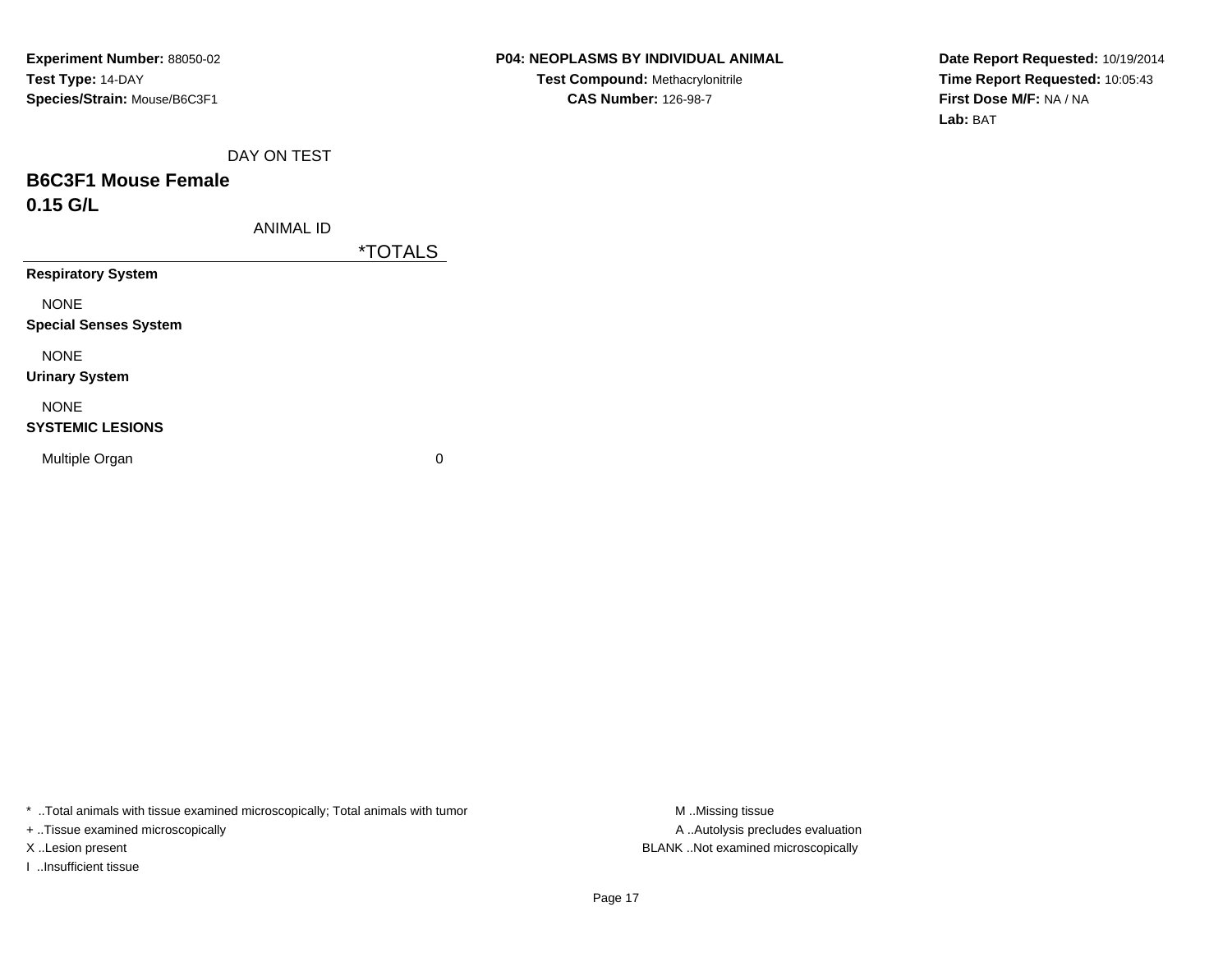**Date Report Requested:** 10/19/2014**Time Report Requested:** 10:05:43**First Dose M/F:** NA / NA**Lab:** BAT

DAY ON TEST

# **B6C3F1 Mouse Female0.3 G/L**

\*TOTALS

**Alimentary System**

NONE

**Cardiovascular System**

NONE

**Endocrine System**

NONE

**General Body System**

NONE

**Genital System**

NONE

**Hematopoietic System**

NONE

**Integumentary System**

NONE

**Musculoskeletal System**

NONE

**Nervous System**

NONE

\* ..Total animals with tissue examined microscopically; Total animals with tumor **M** ..Missing tissue M ..Missing tissue

+ ..Tissue examined microscopically

I ..Insufficient tissue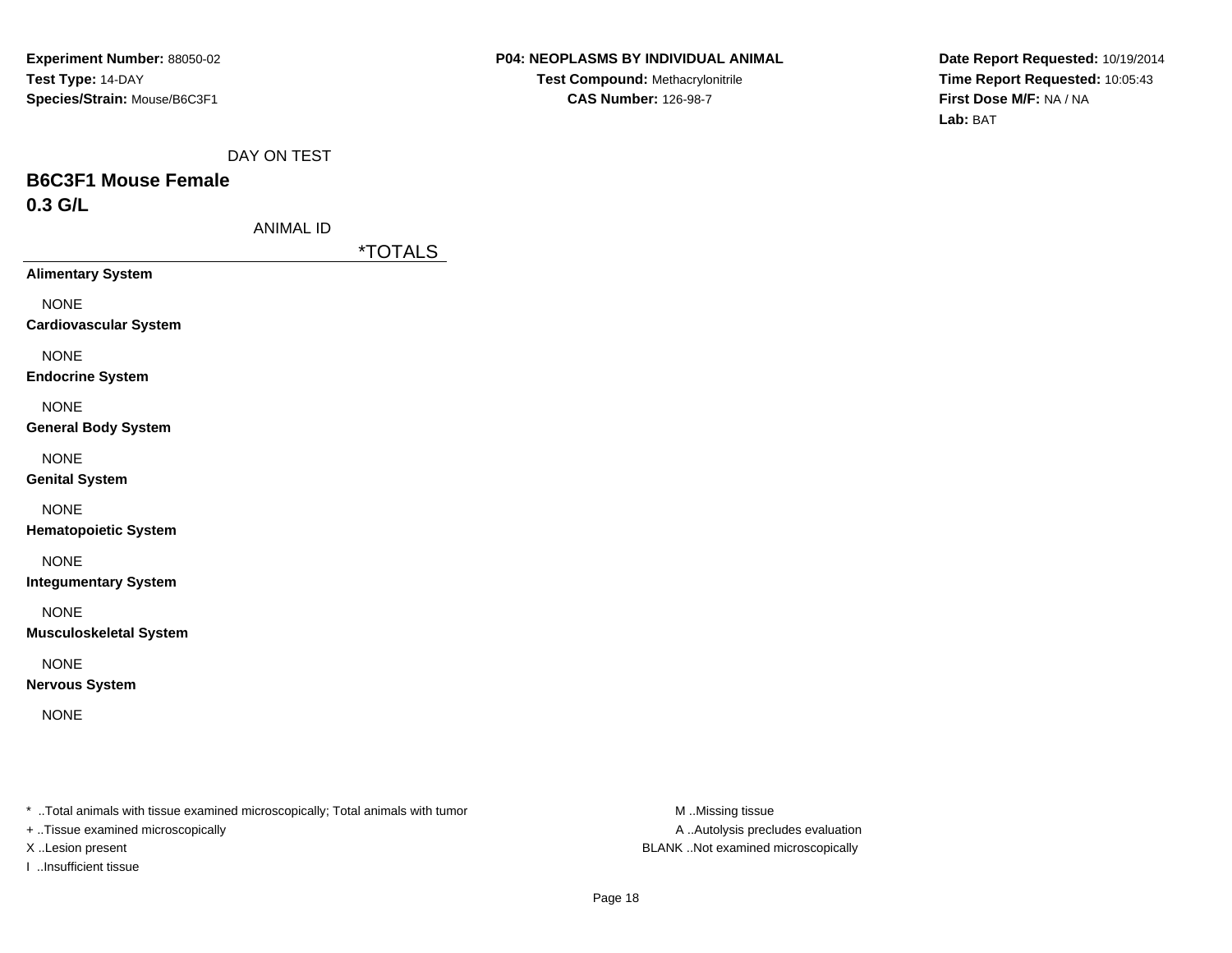**Date Report Requested:** 10/19/2014**Time Report Requested:** 10:05:43**First Dose M/F:** NA / NA**Lab:** BAT

DAY ON TEST

# **B6C3F1 Mouse Female0.3 G/L**

ANIMAL ID

\*TOTALS

**Respiratory System**

NONE

**Special Senses System**

NONE

**Urinary System**

NONE

#### **SYSTEMIC LESIONS**

Multiple Organ

 $\mathbf n$  0

\* ..Total animals with tissue examined microscopically; Total animals with tumor **M** ...Missing tissue M ...Missing tissue

+ ..Tissue examined microscopically

I ..Insufficient tissue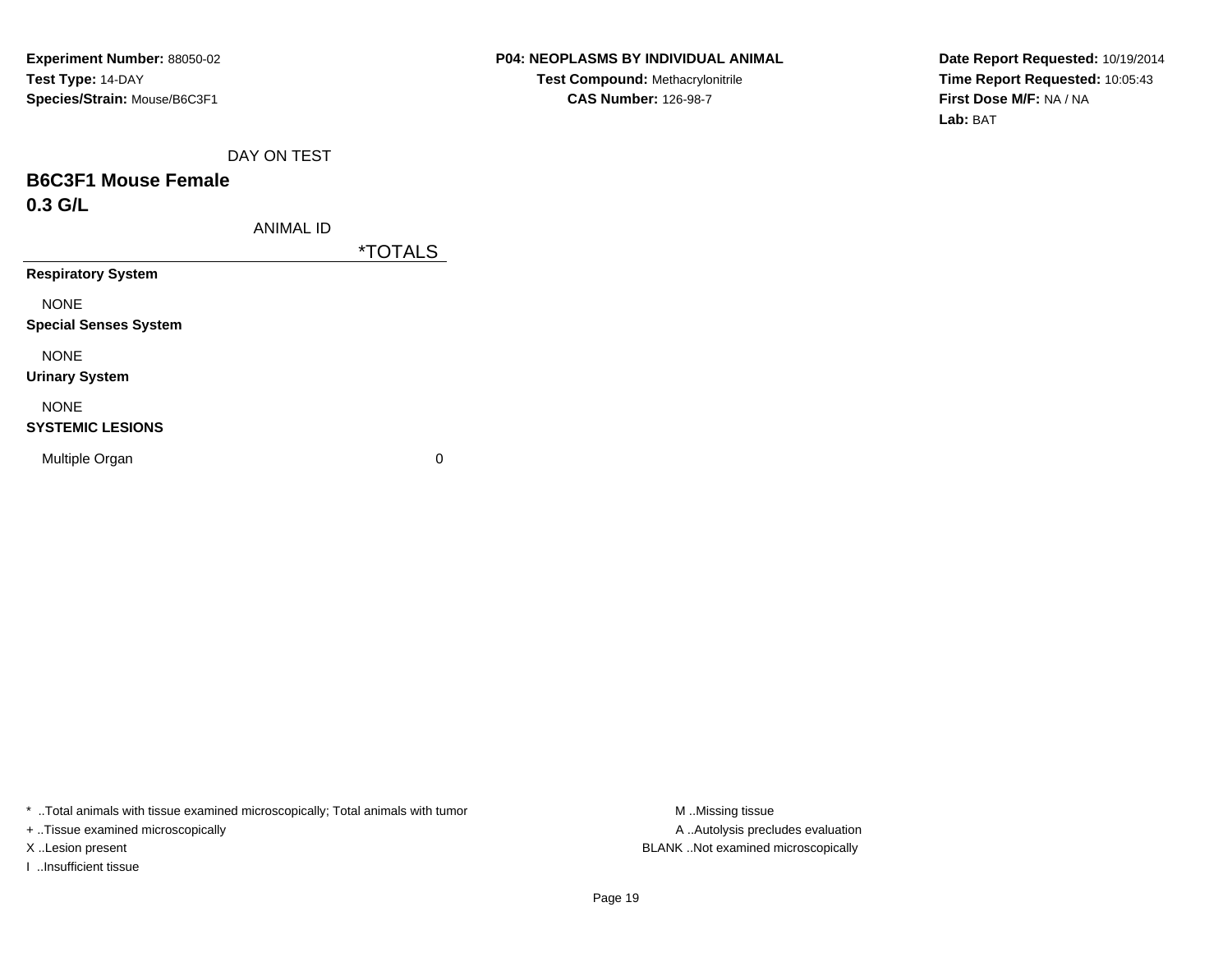#### **P04: NEOPLASMS BY INDIVIDUAL ANIMAL**

**Test Compound:** Methacrylonitrile**CAS Number:** 126-98-7

**Date Report Requested:** 10/19/2014**Time Report Requested:** 10:05:43**First Dose M/F:** NA / NA**Lab:** BAT

| <b>B6C3F1 Mouse Female</b><br>$0.6$ G/L                                          | DAY ON TEST<br><b>ANIMAL ID</b> | 0<br>0<br>1<br>5<br>$\mathbf 0$<br>$\Omega$<br>0<br>4<br>6 | 0<br>$\boldsymbol{\theta}$<br>1<br>5<br>$\mathbf 0$<br>0<br>$\mathbf 0$<br>4<br>7 | 0<br>0<br>1<br>5<br>$\Omega$<br>$\mathbf 0$<br>0<br>4<br>8 | 0<br>0<br>1<br>5<br>0<br>$\mathbf 0$<br>0<br>4<br>9 | 0<br>$\theta$<br>$\boldsymbol{l}$<br>5<br>0<br>$\mathbf 0$<br>0<br>5<br>0 | <i><b>*TOTALS</b></i> |
|----------------------------------------------------------------------------------|---------------------------------|------------------------------------------------------------|-----------------------------------------------------------------------------------|------------------------------------------------------------|-----------------------------------------------------|---------------------------------------------------------------------------|-----------------------|
| <b>Alimentary System</b>                                                         |                                 |                                                            |                                                                                   |                                                            |                                                     |                                                                           |                       |
| Intestine Small, Duodenum<br>Liver<br>Stomach, Forestomach<br>Stomach, Glandular |                                 | $\ddot{}$<br>$+$<br>$+$<br>$+$                             | +<br>$+$<br>$+$<br>$\ddot{}$                                                      | +<br>$+$<br>$+$<br>$+$                                     | +<br>$+$<br>$+$<br>$+$                              | $\ddot{}$<br>$\ddot{}$<br>$\ddot{}$<br>$\ddot{}$                          | 5<br>5<br>5<br>5      |
| <b>Cardiovascular System</b><br><b>NONE</b><br><b>Endocrine System</b>           |                                 |                                                            |                                                                                   |                                                            |                                                     |                                                                           |                       |
| <b>Adrenal Cortex</b><br>Adrenal Medulla<br><b>General Body System</b>           |                                 | $+$<br>$\ddot{}$                                           |                                                                                   | $\ddot{}$                                                  | $\ddot{}$                                           | +<br>+                                                                    | 5<br>5                |
| <b>NONE</b><br><b>Genital System</b>                                             |                                 |                                                            |                                                                                   |                                                            |                                                     |                                                                           |                       |
| <b>NONE</b><br><b>Hematopoietic System</b>                                       |                                 |                                                            |                                                                                   |                                                            |                                                     |                                                                           |                       |
| Spleen<br>Thymus<br><b>Integumentary System</b>                                  |                                 | ÷.<br>+                                                    | +                                                                                 | +                                                          | ÷<br>+                                              | ÷<br>$\ddot{}$                                                            | 5<br>5                |

NONE

\* ..Total animals with tissue examined microscopically; Total animals with tumor **M** . Missing tissue M ..Missing tissue

+ ..Tissue examined microscopically

I ..Insufficient tissue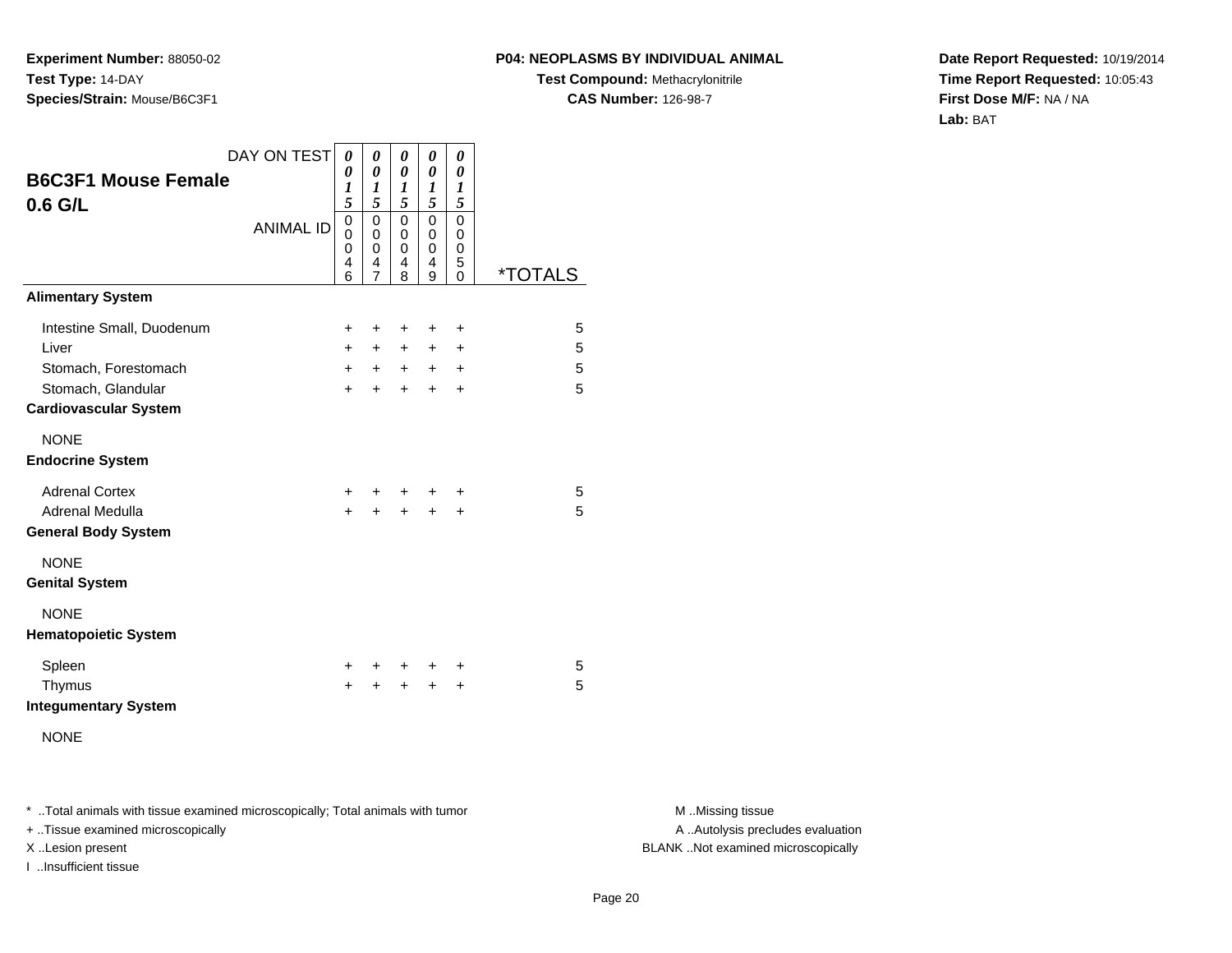## **P04: NEOPLASMS BY INDIVIDUAL ANIMAL**

**Test Compound:** Methacrylonitrile**CAS Number:** 126-98-7

**Date Report Requested:** 10/19/2014**Time Report Requested:** 10:05:43**First Dose M/F:** NA / NA**Lab:** BAT

|                                          | DAY ON TEST      | 0                            | 0                                         | 0                     | 0                                         | 0                                                    |                       |
|------------------------------------------|------------------|------------------------------|-------------------------------------------|-----------------------|-------------------------------------------|------------------------------------------------------|-----------------------|
| <b>B6C3F1 Mouse Female</b><br>$0.6$ G/L  |                  | 0<br>1<br>5                  | 0<br>1<br>5                               | 0<br>1<br>5           | $\boldsymbol{\theta}$<br>1<br>5           | 0<br>1<br>5                                          |                       |
|                                          | <b>ANIMAL ID</b> | 0<br>$\Omega$<br>0<br>4<br>6 | 0<br>$\mathbf 0$<br>$\mathbf 0$<br>4<br>7 | 0<br>0<br>0<br>4<br>8 | 0<br>$\mathbf 0$<br>$\mathbf 0$<br>4<br>9 | 0<br>$\mathbf 0$<br>$\mathbf 0$<br>5<br>$\mathbf{0}$ | <i><b>*TOTALS</b></i> |
| <b>Musculoskeletal System</b>            |                  |                              |                                           |                       |                                           |                                                      |                       |
| <b>NONE</b><br><b>Nervous System</b>     |                  |                              |                                           |                       |                                           |                                                      |                       |
| <b>Brain</b>                             |                  | $\ddot{}$                    |                                           | +                     | +                                         | ٠                                                    | 5                     |
| Peripheral Nerve                         |                  | $+$                          | $+$                                       | $\ddot{}$             | $\ddot{}$                                 | $\ddot{}$                                            | 5                     |
| Spinal Cord<br><b>Respiratory System</b> |                  | $\ddot{}$                    | $\ddot{}$                                 | $\ddot{}$             | $\ddot{}$                                 | $\ddot{}$                                            | 5                     |
| Lung<br><b>Special Senses System</b>     |                  | $\ddot{}$                    |                                           | ÷                     | +                                         | $\div$                                               | 5                     |
| <b>NONE</b><br><b>Urinary System</b>     |                  |                              |                                           |                       |                                           |                                                      |                       |
| Kidney<br><b>SYSTEMIC LESIONS</b>        |                  | ٠                            |                                           | ÷                     | +                                         | ÷                                                    | 5                     |
| Multiple Organ                           |                  | ٠                            |                                           |                       | +                                         | ٠                                                    | 5                     |

\* ..Total animals with tissue examined microscopically; Total animals with tumor **M** . Missing tissue M ..Missing tissue

+ ..Tissue examined microscopically

I ..Insufficient tissue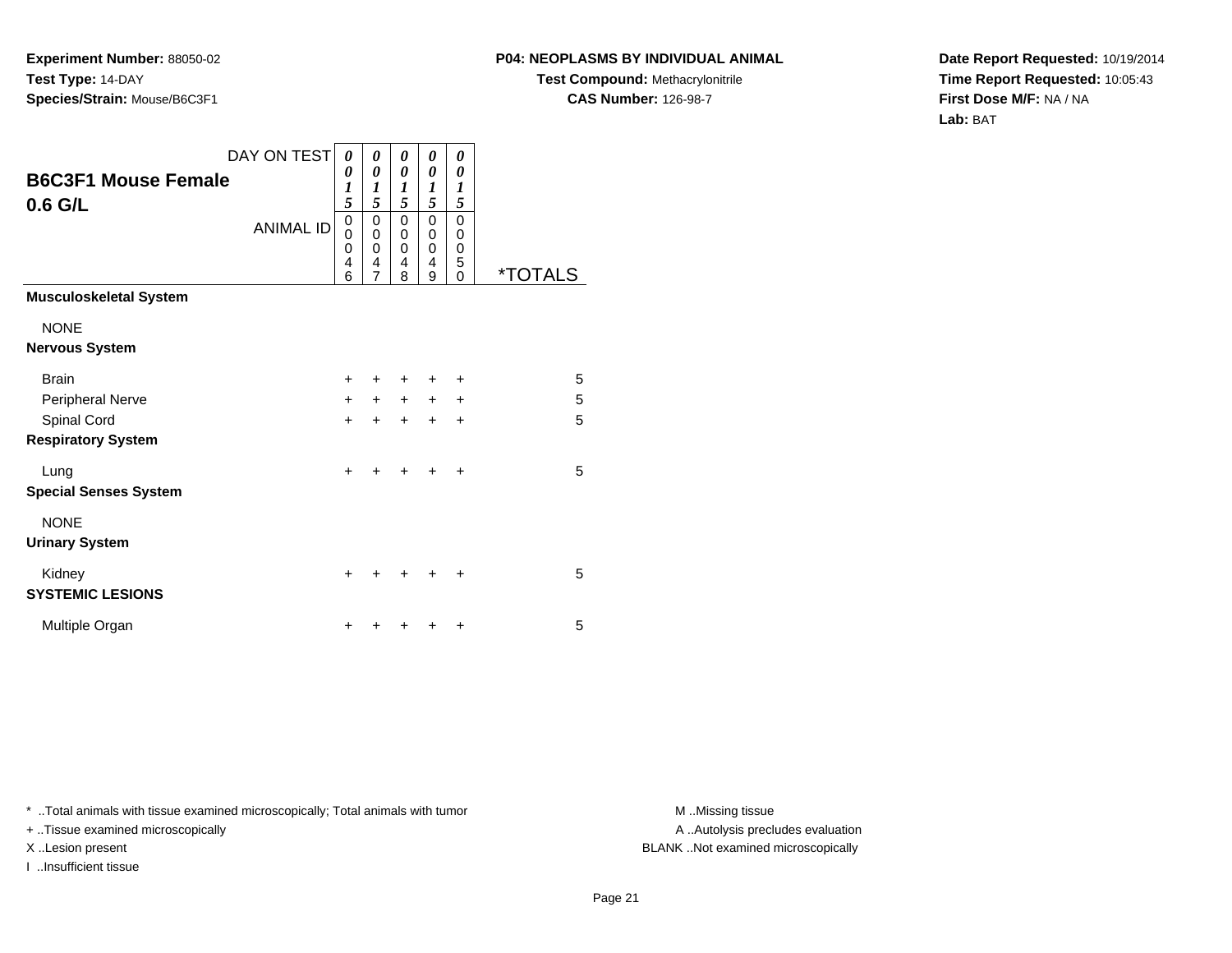#### **P04: NEOPLASMS BY INDIVIDUAL ANIMAL**

**Test Compound:** Methacrylonitrile**CAS Number:** 126-98-7

**Date Report Requested:** 10/19/2014**Time Report Requested:** 10:05:43**First Dose M/F:** NA / NA**Lab:** BAT

| <b>B6C3F1 Mouse Female</b><br>$1.2$ G/L                                                                          | DAY ON TEST<br><b>ANIMAL ID</b> | 0<br>0<br>0<br>$\mathfrak{z}$<br>$\overline{0}$<br>0<br>0<br>5<br>1 | 0<br>0<br>0<br>$\mathfrak{z}$<br>$\mathbf 0$<br>$\mathbf 0$<br>$\mathbf 0$<br>$\frac{5}{2}$ | 0<br>0<br>0<br>3<br>$\mathbf 0$<br>0<br>0<br>5<br>3 | 0<br>0<br>0<br>$\boldsymbol{\beta}$<br>0<br>0<br>0<br>5<br>4 | 0<br>$\boldsymbol{\theta}$<br>$\pmb{\theta}$<br>$\boldsymbol{\beta}$<br>$\mathbf 0$<br>0<br>0<br>5<br>$\overline{5}$ | <i><b>*TOTALS</b></i> |
|------------------------------------------------------------------------------------------------------------------|---------------------------------|---------------------------------------------------------------------|---------------------------------------------------------------------------------------------|-----------------------------------------------------|--------------------------------------------------------------|----------------------------------------------------------------------------------------------------------------------|-----------------------|
| <b>Alimentary System</b>                                                                                         |                                 |                                                                     |                                                                                             |                                                     |                                                              |                                                                                                                      |                       |
| Intestine Small, Duodenum<br>Liver<br>Stomach, Forestomach<br>Stomach, Glandular<br><b>Cardiovascular System</b> |                                 | $\ddot{}$<br>$+$<br>$+$<br>$\ddot{}$                                | +<br>$+$<br>$+$<br>$\ddot{}$                                                                | ٠<br>$+$<br>$+$<br>$\ddot{}$                        | +<br>$\pm$<br>$+$<br>$\ddot{}$                               | $\ddot{}$<br>$\ddot{}$<br>$\ddot{}$<br>$\ddot{}$                                                                     | 5<br>5<br>5<br>5      |
| <b>NONE</b><br><b>Endocrine System</b>                                                                           |                                 |                                                                     |                                                                                             |                                                     |                                                              |                                                                                                                      |                       |
| <b>Adrenal Cortex</b><br>Adrenal Medulla<br><b>General Body System</b>                                           |                                 | $\pm$<br>$\ddot{}$                                                  | +                                                                                           | +                                                   | $\ddot{}$                                                    | ÷<br>$\ddot{}$                                                                                                       | 5<br>5                |
| <b>NONE</b><br><b>Genital System</b>                                                                             |                                 |                                                                     |                                                                                             |                                                     |                                                              |                                                                                                                      |                       |
| <b>NONE</b><br><b>Hematopoietic System</b>                                                                       |                                 |                                                                     |                                                                                             |                                                     |                                                              |                                                                                                                      |                       |
| Spleen<br>Thymus<br><b>Integumentary System</b><br><b>NONE</b>                                                   |                                 | $\pm$<br>$\ddot{}$                                                  | ÷.<br>+                                                                                     | +                                                   | +<br>$\ddot{}$                                               | +<br>+                                                                                                               | 5<br>5                |

\* ..Total animals with tissue examined microscopically; Total animals with tumor **M** . Missing tissue M ..Missing tissue

+ ..Tissue examined microscopically

I ..Insufficient tissue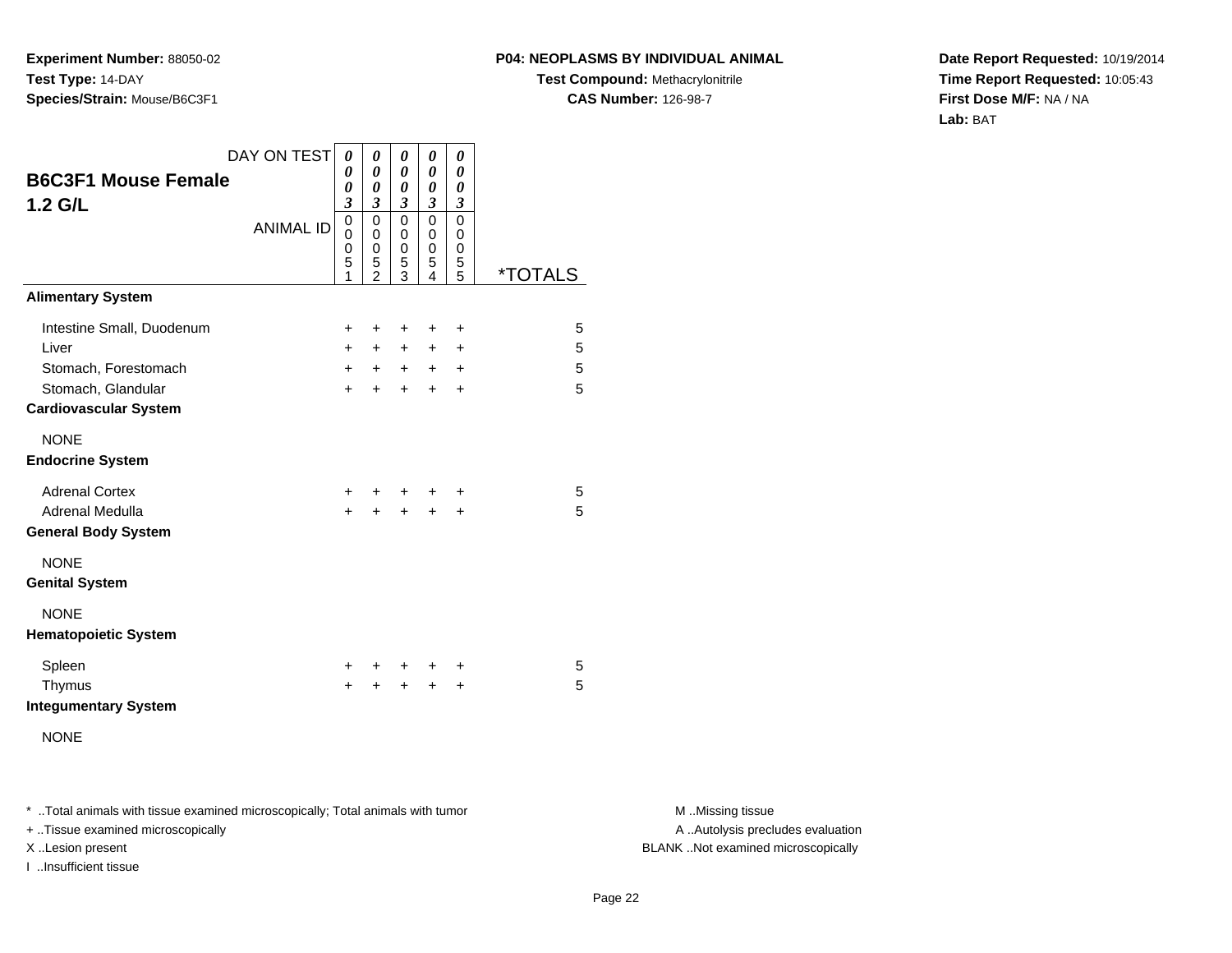## **P04: NEOPLASMS BY INDIVIDUAL ANIMAL**

**Test Compound:** Methacrylonitrile**CAS Number:** 126-98-7

**Date Report Requested:** 10/19/2014**Time Report Requested:** 10:05:43**First Dose M/F:** NA / NA**Lab:** BAT

|                                          | DAY ON TEST      | 0                     | 0                                  | 0                        | 0                        | 0                     |                       |
|------------------------------------------|------------------|-----------------------|------------------------------------|--------------------------|--------------------------|-----------------------|-----------------------|
| <b>B6C3F1 Mouse Female</b><br>1.2 G/L    |                  | 0<br>0<br>3           | 0<br>0<br>3                        | 0<br>0<br>$\mathfrak{z}$ | 0<br>0<br>$\mathfrak{z}$ | 0<br>0<br>3           |                       |
|                                          | <b>ANIMAL ID</b> | 0<br>0<br>0<br>5<br>1 | 0<br>0<br>0<br>5<br>$\overline{2}$ | 0<br>0<br>0<br>5<br>3    | 0<br>0<br>0<br>5<br>4    | 0<br>0<br>0<br>5<br>5 | <i><b>*TOTALS</b></i> |
| <b>Musculoskeletal System</b>            |                  |                       |                                    |                          |                          |                       |                       |
| <b>NONE</b><br><b>Nervous System</b>     |                  |                       |                                    |                          |                          |                       |                       |
| <b>Brain</b>                             |                  | $\div$                |                                    | ÷                        | +                        | +                     | 5                     |
| Peripheral Nerve                         |                  | $+$                   | $\ddot{}$                          | $+$                      | $+$                      | $\ddot{}$             | 5                     |
| Spinal Cord<br><b>Respiratory System</b> |                  | +                     | ÷                                  | $\ddot{}$                | $\ddot{}$                | $\ddot{}$             | 5                     |
| Lung<br><b>Special Senses System</b>     |                  | $\ddot{}$             |                                    | $\div$                   | ÷                        | $\ddot{}$             | 5                     |
| <b>NONE</b><br><b>Urinary System</b>     |                  |                       |                                    |                          |                          |                       |                       |
| Kidney<br><b>SYSTEMIC LESIONS</b>        |                  | +                     |                                    | +                        |                          | ٠                     | 5                     |
| Multiple Organ                           |                  | +                     |                                    |                          |                          | $\ddot{}$             | 5                     |

\* ..Total animals with tissue examined microscopically; Total animals with tumor **M** . Missing tissue M ..Missing tissue

+ ..Tissue examined microscopically

I ..Insufficient tissue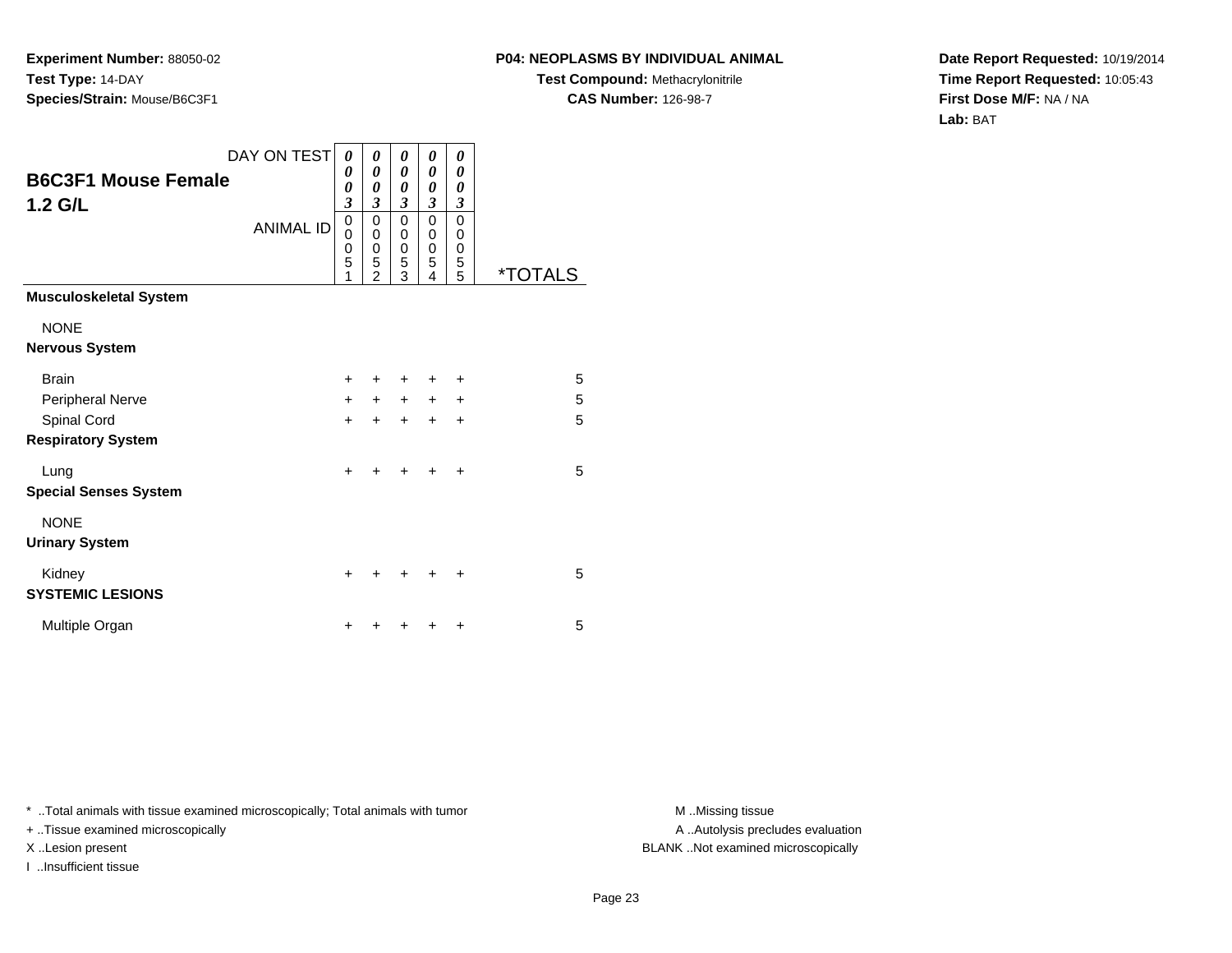#### **P04: NEOPLASMS BY INDIVIDUAL ANIMAL**

**Test Compound:** Methacrylonitrile**CAS Number:** 126-98-7

**Date Report Requested:** 10/19/2014**Time Report Requested:** 10:05:43**First Dose M/F:** NA / NA**Lab:** BAT

| <b>B6C3F1 Mouse Female</b><br>2.4 G/L                                                                            | DAY ON TEST      | 0<br>0<br>0<br>$\mathfrak{z}$        | 0<br>$\boldsymbol{\theta}$<br>1<br>5         | 0<br>0<br>0<br>$\overline{\mathbf{3}}$ | 0<br>0<br>0<br>3             | 0<br>0<br>0<br>3                                 |                       |  |
|------------------------------------------------------------------------------------------------------------------|------------------|--------------------------------------|----------------------------------------------|----------------------------------------|------------------------------|--------------------------------------------------|-----------------------|--|
|                                                                                                                  | <b>ANIMAL ID</b> | $\overline{0}$<br>0<br>0<br>5<br>6   | 0<br>0<br>$\mathbf 0$<br>5<br>$\overline{7}$ | 0<br>0<br>0<br>5<br>8                  | 0<br>0<br>0<br>5<br>9        | $\mathbf 0$<br>0<br>0<br>6<br>$\Omega$           | <i><b>*TOTALS</b></i> |  |
| <b>Alimentary System</b>                                                                                         |                  |                                      |                                              |                                        |                              |                                                  |                       |  |
| Intestine Small, Duodenum<br>Liver<br>Stomach, Forestomach<br>Stomach, Glandular<br><b>Cardiovascular System</b> |                  | $\ddot{}$<br>$+$<br>$+$<br>$\ddot{}$ | +<br>$+$<br>$+$<br>$\ddot{}$                 | +<br>$+$<br>$+$<br>$\ddot{}$           | +<br>$+$<br>$+$<br>$\ddot{}$ | $\ddot{}$<br>$\ddot{}$<br>$\ddot{}$<br>$\ddot{}$ | 5<br>5<br>5<br>5      |  |
| <b>NONE</b><br><b>Endocrine System</b>                                                                           |                  |                                      |                                              |                                        |                              |                                                  |                       |  |
| <b>Adrenal Cortex</b><br><b>Adrenal Medulla</b><br><b>General Body System</b>                                    |                  | $\pm$<br>$\ddot{}$                   | +                                            | +                                      | $\ddot{}$                    | ÷<br>$\ddot{}$                                   | 5<br>5                |  |
| <b>NONE</b><br><b>Genital System</b>                                                                             |                  |                                      |                                              |                                        |                              |                                                  |                       |  |
| <b>NONE</b><br><b>Hematopoietic System</b>                                                                       |                  |                                      |                                              |                                        |                              |                                                  |                       |  |
| Spleen<br>Thymus<br><b>Integumentary System</b><br><b>NONE</b>                                                   |                  | $\pm$<br>+                           | +<br>+                                       | $\pm$                                  | +<br>$\ddot{}$               | +<br>+                                           | 5<br>5                |  |

\* ..Total animals with tissue examined microscopically; Total animals with tumor **M** . Missing tissue M ..Missing tissue

+ ..Tissue examined microscopically

I ..Insufficient tissue